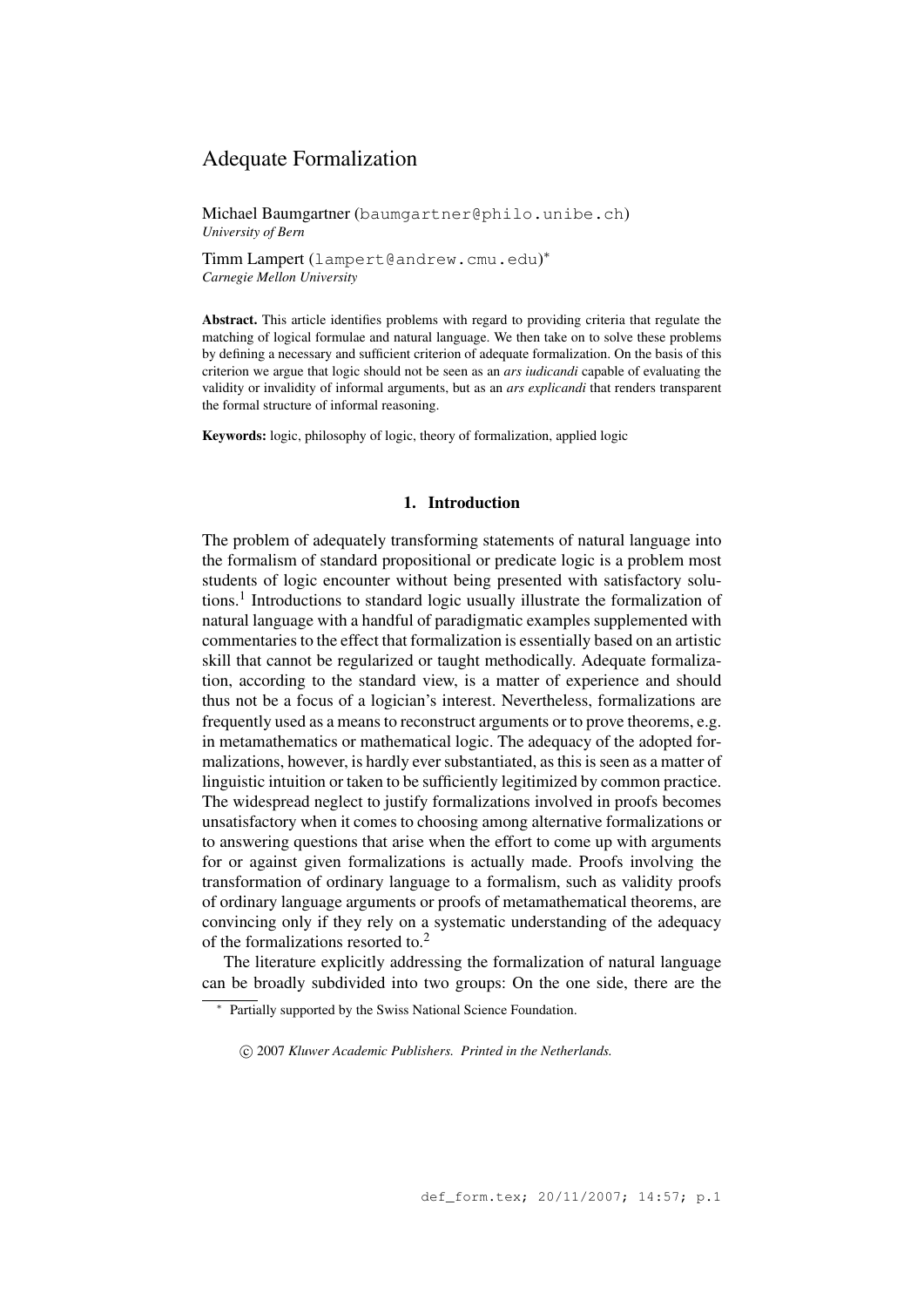authors claiming that formalizations of natural language should and can be generated by an effective *procedure* that takes sign sequences of colloquial language as inputs and produces adequate formalizations as outputs. On the other side, there is a group of authors which, rather than advancing formalization procedures, develop *criteria* (or guidelines) that are intended to determine (or help determine) whether a given formula is an adequate formal representation of a given natural language text. Davidson's theory of meaning, Chomsky's generative grammar and, most of all, Montague's universal grammar are the best known approaches to formalization that implicitly or explicitly subscribe to the ambitious project to define an effective formalization procedure (cf. e.g. Davidson (1984), Chomsky (1977), Montague (1974a)). While Davidson contends himself with programmatic declarations to the effect that the availability of such a procedure is a precondition of an adequate theory of meaning, Chomsky and Montague have actually undertaken the effort to partially sketch the details of such a procedure. However, even though Chomsky refers to one of the outputs of his procedure as "logical forms" (LF), he clearly distinguishes a linguist's LFs from a logician's logical forms or formalizations.<sup>3</sup> Montague, in turn, substantially constrains the class of colloquial texts which he claims to be tractable by his formalization procedure. For instance, the theory of language which he devises in Montague (1974c) involves a translation function that assigns expressions of an intensional formalism to textual arguments belonging to a disambiguated, i.e. non-natural, language.<sup>4</sup> In contrast, while the fragment of English which he mechanically formalizes in Montague (1974b) features ambiguities, it only contains about three dozen basic expressions. All in all, thus, the project of developing an effective formalization procedure that would link natural languages and firstorder logic is not even close to a successful completion. Moreover, that this project is successfully completable can be doubted in principle. Its completion would require solutions to intricate linguistic problems as, for instance, the context sensitivity of colloquial statements, which is far from being mechanically resolvable. Furthermore, the so-called *misleading form thesis* (cf. e.g. Brun (2004), ch. 7.1) raises principal philosophical objections against the claim that a statement's logical formalization, in one way or another, hinges on its surface grammar. Rather than on its grammatical surface, the formalization of a natural language utterance depends on the latter's informal interpretation, which is notoriously ambiguous and context dependent.

In this paper, thus, we do not presuppose that adequate formalizations can be mechanically generated from colloquial texts and, accordingly, we are not going to further discuss the efforts to define effective formalization procedures.<sup>5</sup> Instead, we assume the starting point of logical formalization to consist in *interpretations* of natural language texts and focus on the literature concerned with *criteria* of adequate formalization that serve to justify or evaluate formalization attempts. There exists only a handful of studies, including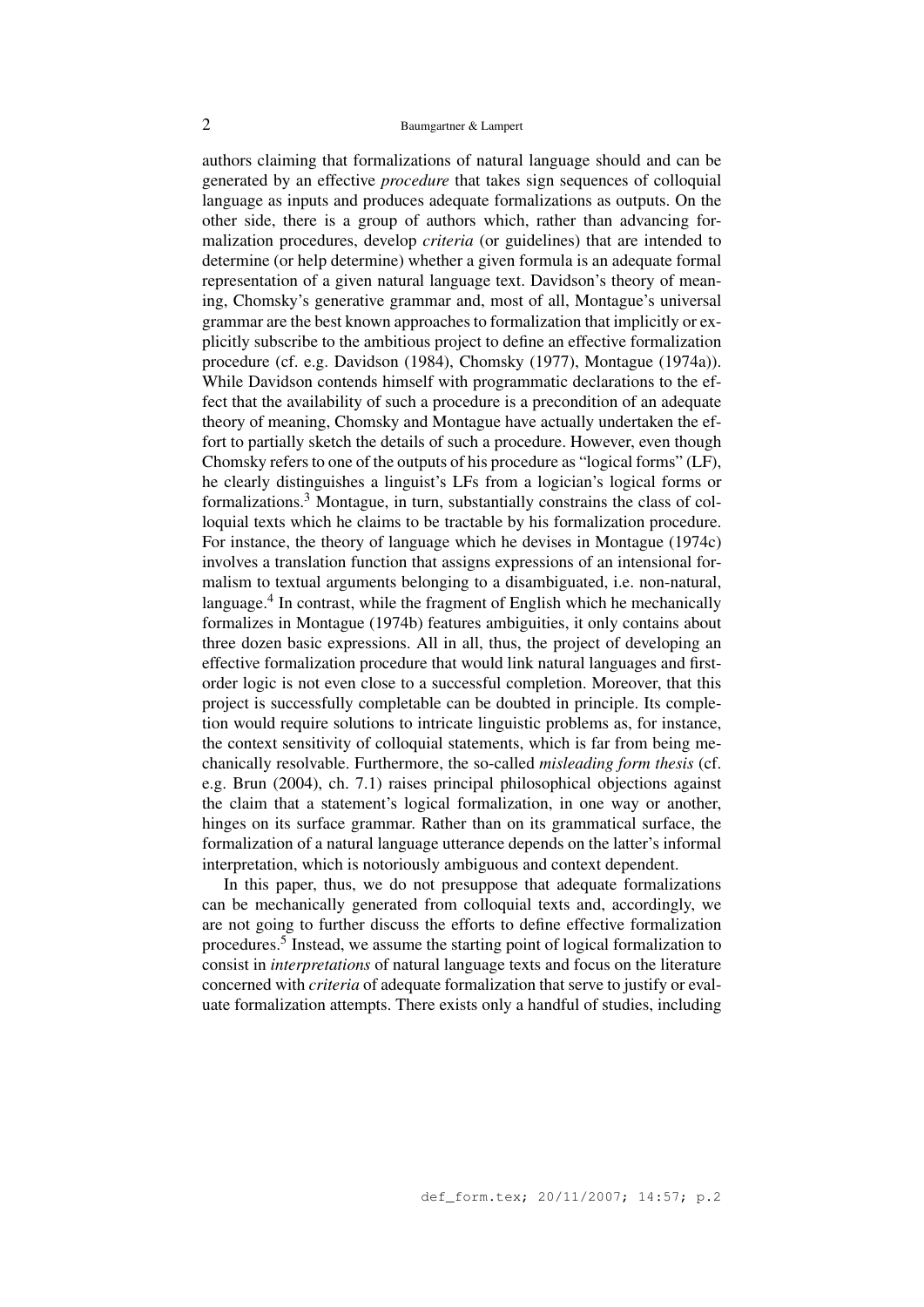Blau (1977), Epstein (1990, 1994), Sainsbury (1991), or recently and most thoroughly Brun (2004), that explicitly focuss on the design of formalization criteria. To this second, criteria-driven thread in the formalization literature Brun (2004), p. 269, refers as the *traditional project* of formalization. Within this project, the studies mentioned above devise what we call the *traditional picture* of logical formalization. None of the representatives of the traditional picture claim to offer sets of rules that would be severally necessary and jointly sufficient to resolve controversial mappings of logical formulae to statements. Rather, by reconstructing the theoretical underpinnings of the usual practice, they attempt to develop informal guidelines that shall help to clarify controversial formalizations. By identifying problems of the traditional picture we show that the usual practice is not a serviceable guide when it comes to defining consistent criteria of adequate formalization. We then go on to solve these problems by developing a necessary and sufficient criterion of adequate formalization which essentially rests on the insight that logical formalization cannot be separated from semantic analysis. We label this new approach within the traditional project the *new picture* of adequate formalization.

## 2. The Traditional Picture

In this section we discuss two main features of the traditional picture: criteria of correctness and surface maxims. We identify problems of a syntactic as well as of a semantic criterion of correctness and argue that customary surface maxims cannot serve as criteria of adequate formalization.

## 2.1. PRELIMINARIES

Among the representatives of the traditional picture Blau (1977) and Brun (2004) most explicitly argue that formalizations of natural language texts are adequate if (I) they are correct, (II) they are maximally faithful to the syntactic surface of the respective text, and (III) they exhibit a unity of logical form, i.e. they are either equivalent or they represent the same form on various levels of specification. The first two determinants of the traditional picture prompt non-relational criteria of adequate formalization, while the third results in relational ones. We address the non-relational criteria of adequacy in this paper – subsections 2.2 and 2.3, respectively –, while (III) constitutes the focus of our article *The Unity of Logical Form* (forthcoming). All three determinants of the traditional picture give rise to problems, some of which are acknowledged in the literature others are not. We argue that these defects are severe enough to replace the traditional by a new picture of logical formalization.

Before (I) and (II) are clarified, the object of formalization needs to be specified: It is usually presumed that logical formalization starts with a text  $T$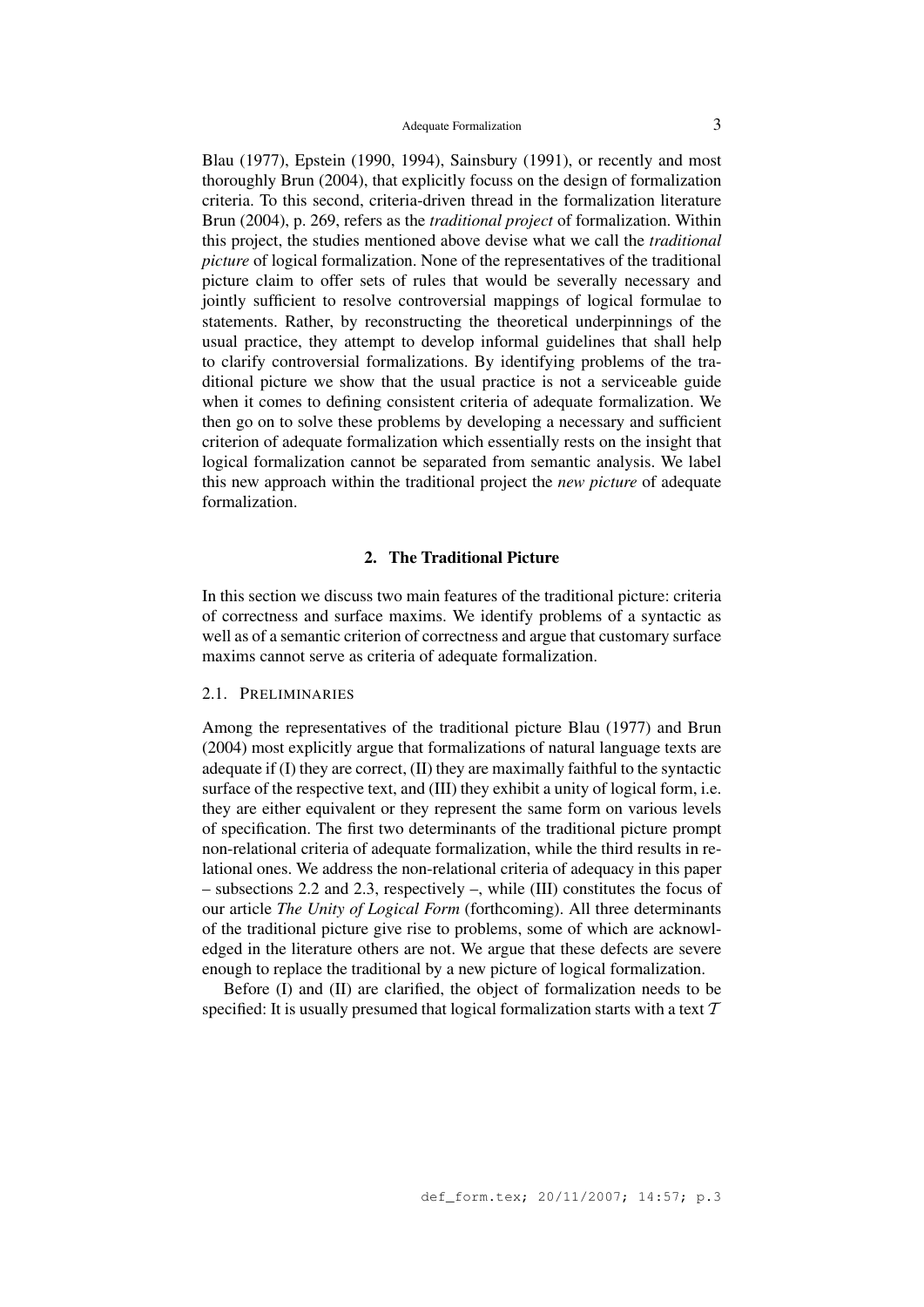(a finite sequence of signs) which is analyzed to be composed of  $A_1, \ldots, A_n$ such that  $A_1, \ldots, A_n$  are statements capable of being true or false and T is interpretable as a truth-function of  $A_1, \ldots, A_n$  only. We call such a truthfunctional analysis of  $T$  an *interpretation* of  $T$ . An interpretation can be expressed by means of a well-formed concatenation of  $A_1, \ldots, A_n$  using truth-functional connectives, such that equivalent concatenations constitute the same interpretation.  $A_1, \ldots, A_n$  may have identical truth conditions and may be identical in type, i.e. they may be representable by one and the same sentence. The truth-functional decomposition of  $T$  is not required to result from a syntactic analysis that fragments texts with respect to criteria such as full stops or syncategorematic phrases as "and", "or", "if ... then ... " etc.  $\mathcal T$  may well be composed of questions or exclamations as e.g. the text  $\mathcal T_1$ : "Is it raining? Yes! Then we take the umbrella". In this case,  $\mathcal{T}_1$  might be interpreted as a truth-function of the two statements (i) "It is raining" and (ii) "We take the umbrella", such that  $T_1$  is true unless (i) is true and (ii) is false. Thus, the decomposition of a text into statements capable of being true or false is an interpretative task that is not a part of logical formalization. It is to be conducted prior to formalizing  $\mathcal T$ . The criteria of formalization available in the literature are usually confined to the formalization of single statements. We shall follow this practice in this section and take up the formalization of compound texts in the next.

## 2.2. CORRECTNESS

The *correctness* of a formalization is alternatively assessed with recourse to a *syntactic* or a *semantic* criterion of correctness. The syntactic criterion evaluates correctness based on a comparison of formal and informal inferential dependencies among formalizations and corresponding statements, and the semantic criterion compares truth conditions of statements and their formulae. The criteria of correctness shall be discussed in that order.

Syntactically, *correctness* of a formalization Φ of a statement A is defined in terms of  $(COR)$ :<sup>6</sup>

(COR) The formalization  $\Phi$  of a statement A is correct iff every inference S, such that the formalization  $\Psi$  of S contains  $\Phi$  as a premise or a conclusion and  $\Psi$  is formally valid, is informally valid.

More concisely put, (COR) stipulates

$$
\Phi, \Gamma \vdash_L \Omega \Rightarrow A, C \vdash_I B \text{ and} \Delta \vdash_L \Phi \Rightarrow D \vdash_I A
$$

where  $\Phi$ ,  $\Omega$  are the formalizations of the statements A and B, respectively, and Γ,  $\Delta$  are sets of the formalizations of the statements contained in the sets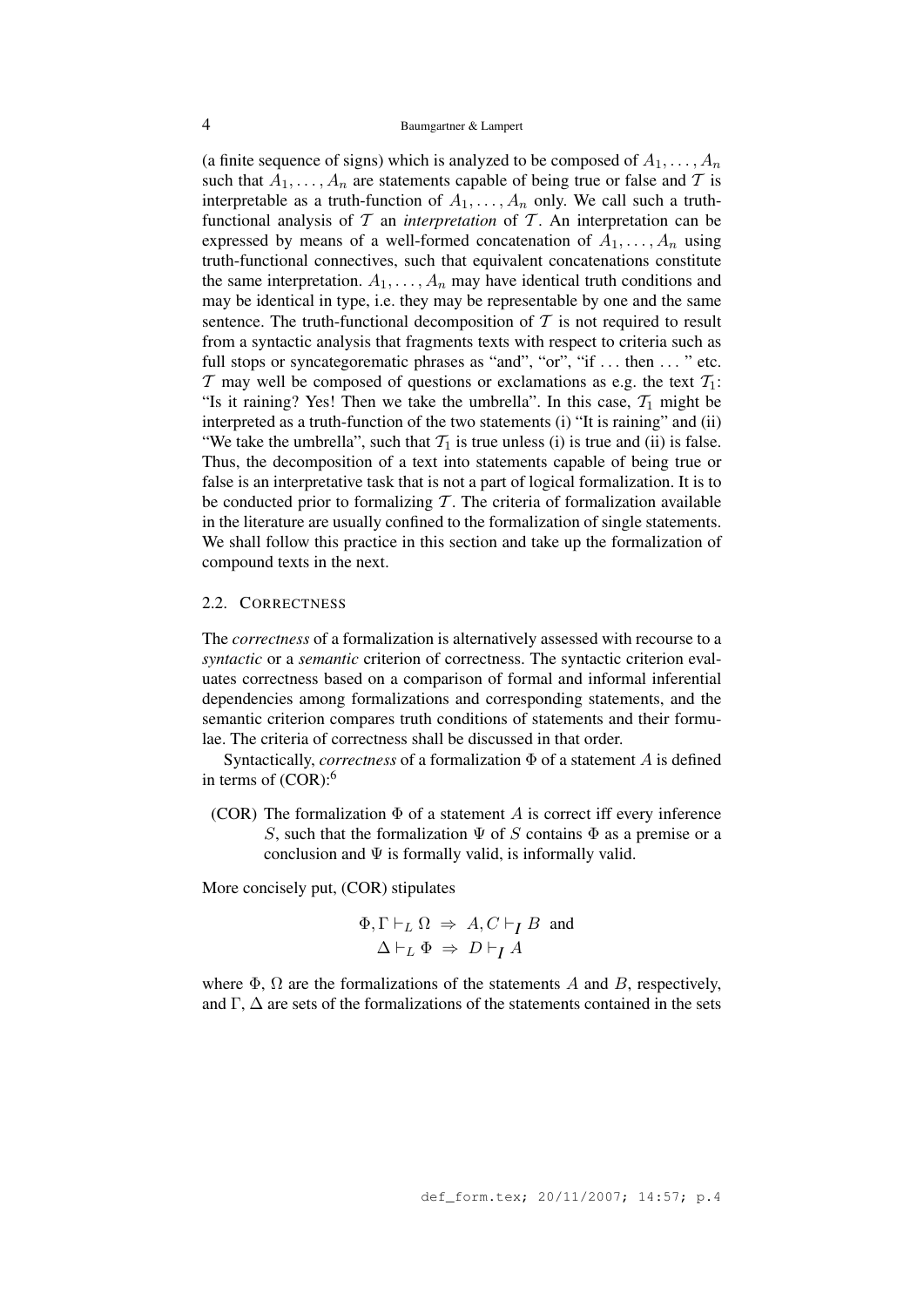C and D (Γ, Δ, C, D may be empty), while  $\vdash_L$  stands for formal validity and  $\vdash_I$  represents informal validity.

An inference is *valid* iff, given the truth of its premises, its consequences cannot be false. Furthermore, while *formal* validity is to be understood on the basis of a respective calculus, an inference is said to be *informally* valid if it is judged to be valid without compulsory recourse to any criterion of its validity. Similarly, we often use expressions correctly without being able to define them or justify their application. In this sense, informal validity constitutes the unquestionable basis for formalizations of natural language.<sup>7</sup>

(COR) is seen as a necessary condition of the adequacy of a formalization. It states that a formula assigned to a statement is inadequate if it allows for inferences that the statement does not sanction or if it follows from premises the corresponding statement does not informally follow from. According to (COR), formalizing any statement by  $p$  along with a suitable realization is always correct.<sup>8</sup> In case of non-tautologous and non-contradictory statements (COR) demands that realizations informally suit the formalized statement. This is illustrated by the following example:

(a) Shamus likes cheese.

$$
p \tag{1}
$$

## $p :$  Winston likes ham. (2)

While (1) is (COR)-correct for its own verbalization as induced by (2), i.e. for "Winston likes ham", (1) is not a correct formalization of (a), because  $p$  is formally equivalent to  $p$ , whereas "Shamus likes cheese" is not informally equivalent to "Winston likes ham". (COR), thus, identifies (2) as an *unsuitable* realization with respect to a formalization of (a).

However, the application of (COR) faces a *termination problem*. Any formula implies an infinite number of other formulae. To see this, it suffices to consider ∨-introduction:  $A \vdash A \lor B$ . (COR) requires that it be verified for all of these inferences whether they have informal counterparts or not – a task that obviously cannot be completed. That means whether a formalization is correct in terms of (COR) can only be falsified. Moreover, as Brun (2004), p. 217, points out this termination problem induces yet another difficulty for the application of the correctness criterion. Suppose we are to evaluate the correctness of a formula  $\Phi$  assigned to a statement A. In order to do so, we are to check whether, say,  $\Phi \vdash_L \Omega$ , which we assume to be (formally) valid, has an informal counterpart. This apparently presupposes that  $\Omega$  is assigned to another statement  $B$  such that we are then able to evaluate whether  $B$  in fact informally follows from A, which, in turn, presupposes the correctness of formalizing B by  $\Omega$ . Therefore, the evaluation of the correctness of a single formalization  $\Phi$  is not independent of the correctness of other formalizations. This, again, presupposes that  $\Phi$  is a correct formalization of A. Thus, the application of (COR) gives rise to a *circularity problem*.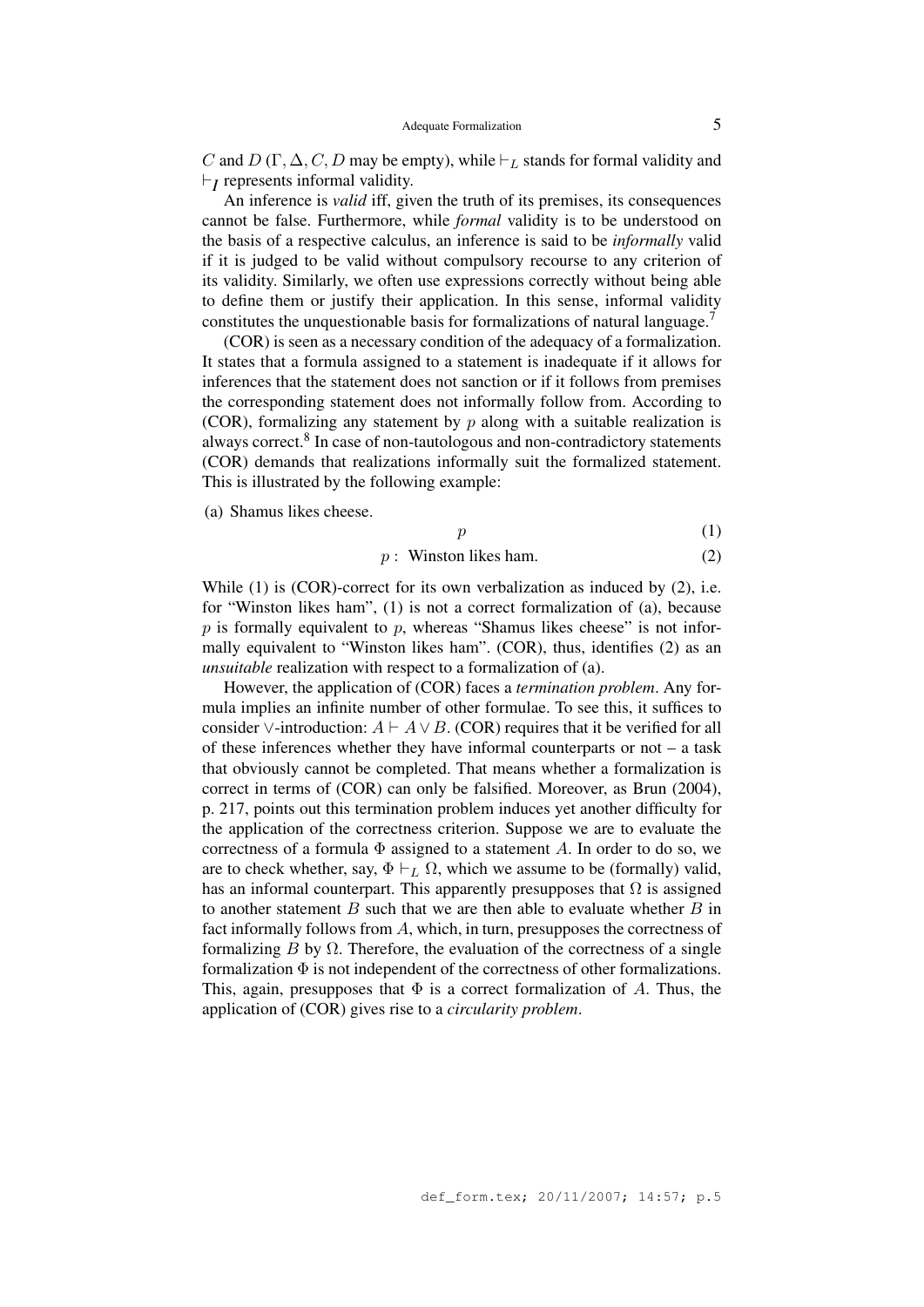The fact that the correctness and, hence, the adequacy of the formalizations of different statements are interdependent might not be seen as problematic to somebody maintaining a holistic view of logical formalization as e.g. Davidson (1980), pp. 139-140, who claims that the adequacy of all formalizations of all statements of a language must be assessed as a whole. According to such an account, no formalization is ever unquestionably established to be correct. Every seemingly correct formalization constantly risks to be identified as incorrect in light of other formalizations. Thus, whoever adopts such a holistic view no longer considers (COR) to be a *criterion* of formalization which determines for each formalization candidate whether it correctly captures a given statement or not. Within a holistic framework, (COR) becomes a mere rule of thumb. As indicated in the introduction, however, we are here concerned with criteria of adequate formalization, not with rules of thumb. If (COR) is taken to be a formalization criterion, the mutual interdependence of the correctness of manifold formalizations is highly problematic as, due to that interdependence, (COR) is affected by the circularity problem.

Yet, as mentioned above, correctness does not necessarily have to be spelled out by syntactic criteria, it can be assessed semantically as well. The basic idea behind a semantic criterion of correctness can be concisely put, its detailed formulation, however, – as will be shown below – is more intricate. Semantically, a formalization  $\Phi$  of a statement A is said to be correct iff  $\Phi$  and A have the same conditions of truth and falsehood. Postponing the question as to how exactly conditions of truth and falsehood of formulae and statements can be compared, it is worth to point out that an application of a semantic criterion of correctness is free from circularities. Contrary to (COR), assessing the correctness of a formalization  $\Phi$  on semantic grounds does not presuppose the correctness of other formalizations. Nonetheless, as (COR), a semantic criterion of correctness is affected by a termination problem. Formal semantics of first-order logic generates an infinite amount of interpretations for a formula, based on which truth and falsehood of that formula are evaluated. Therefore, as long as the application of the semantic criterion does not yield a discrepancy between truth conditions of a statement and its formalization, the correctness of that formalization is not determinable – the application of the criterion simply does not terminate.

Contrary to the (COR)-variant of the termination problem, however, there are proposals to secure the termination of a semantic assessment of correctness available in the literature. Blau (1977) and Brun (2004) attempt to evade the semantic variant of the termination problem by stipulating that evaluating the correctness of a formalization by means of semantic criteria does not require balancing all truth conditions of a statement and its formalization separately. It suffices to match general descriptions of suitable classes of interpretations. Brun, p. 211, illustrates what this means by the following example: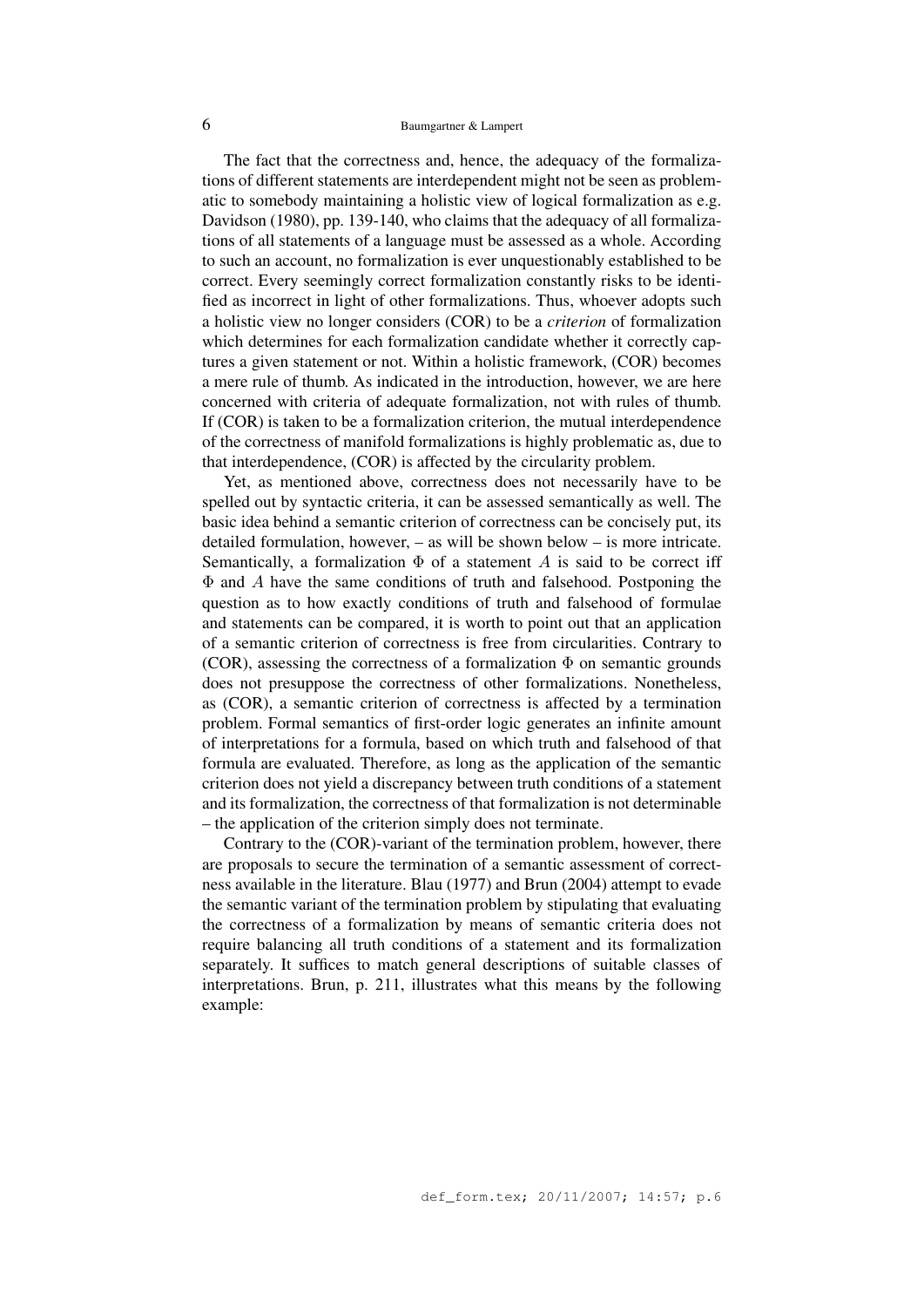(b) All animals have a head.

$$
\forall x (Fx \to Gx) \tag{3}
$$

$$
F: \ldots \text{ is an animal}; \quad G: \ldots \text{ has a head} \tag{4}
$$

The models of (3) and the circumstances in which (b) is true can be *described structurally*: The extension of F is a subset of the extension of G  $(\Im(F) \subseteq \Im(G)$ ), i.e. animals constitute a subset of the headed objects. (3) and (b) are false iff there is at least one object contained in the extension of F but not of  $G(\Im(F) \nsubseteq \Im(G))$ , i.e. iff there is at least one unheaded animal. If the conditions of truth and falsehood of (3) and (b) coincide with respect to these structural descriptions – thus Brun's proposal to solve the termination problem – the application of the semantic criterion terminates and attests the correctness of  $(3)$ .<sup>9</sup>

Prima facie, thus, the prospects of the semantic criterion of correctness seem to be very promising. However, as anticipated above, a closer look at the details of this criterion reveals that it faces a serious problem of its own. Put briefly, in order to guarantee the comparability of the truth conditions of formulae and statements and to ensure the equivalence of the syntactic and the semantic criterion, the interpretative space of formal semantics must be confined in a way that seriously endangers the whole endeavor of logical formalization. As will be substantiated promptly, the core of this problem stems from the fact that according to the traditional picture not all interpretations of formulae can be evaluated informally, but only *suitable* ones. Let us hence discuss the details of a semantic notion of correctness. Ordinarily, it is spelled out as follows:<sup>10</sup>

(TC) The formalization  $\Phi$  of a statement A is correct iff relative to all suitable interpretations  $\Im_s$  of  $\Phi$ ,  $\Phi$  has the same conditions of truth and falsehood as A has according to the informal judgement.

The application of (TC) presupposes that it is determined what truth and falsehood conditions of formulae are as opposed to truth and falsehood conditions of statements and how these conditions can be compared. According to (TC), this comparability shall be guaranteed by suitable interpretations. Thus, two notions involved in (TC) call for clarifications: *suitable interpretation* and *sameness of truth and falsehood conditions*.

*Suitable interpretations* of a formula for Blau (1977) and Brun (2004) are interpretations of the propositional variables, of the proper names and of the predicate letters that are limited in extent due to *informal inferential dependencies* among the natural language expressions that are assigned to the categorematic parts of a formula by a given realization. The sort of limitation involved in suitable interpretations is best clarified by concrete examples. First, consider statement (c) along with its forthright formalization (5) and realization (6).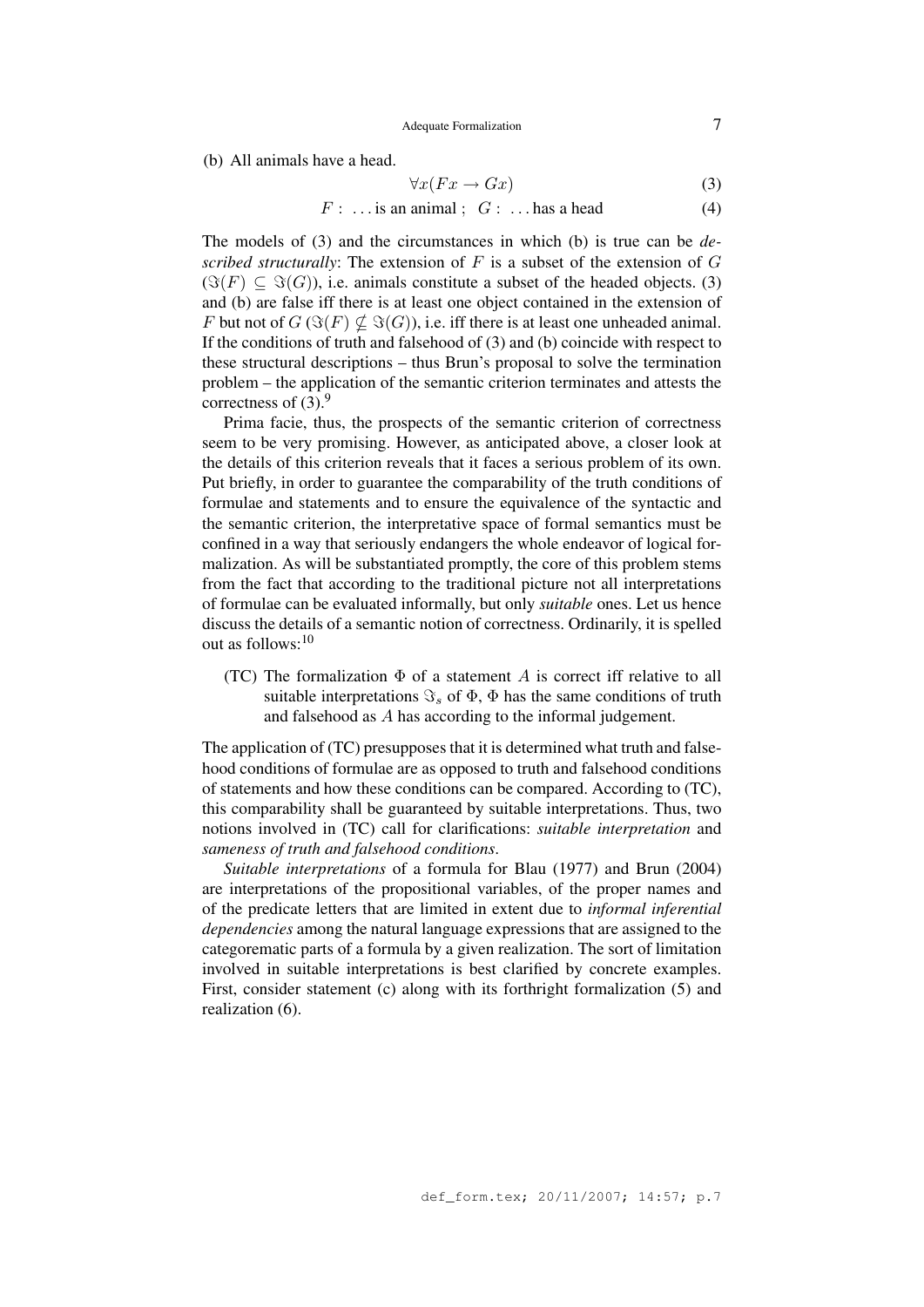(c) Cameron is a mother or Cameron is a woman.

$$
p \lor q \tag{5}
$$

$$
p: Cameron is a mother.; q: Cameron is a woman. \t(6)
$$

The set of suitable interpretations of (5) does not contain 4 elements as would be generated by formal semantics, but only  $3$  – more precisely, instead of  $\Im(p) = T, \Im(q) = T; \Im(p) = T, \Im(q) = F; \Im(p) = F, \Im(q) = T; \Im(p) = T$  $F, \Im(q) = F$ , it only comprises the following 3 interpretations:  $\Im(p) =$  $T, \Im(q) = T; \Im(p) = F, \Im(q) = T; \Im(p) = F, \Im(q) = F.$  On informal grounds, it is excluded that something is a mother but no woman. This informal judgement, accordingly, eliminates  $\Im(p) = T, \Im(q) = F$  from the set of suitable interpretations of (5). It is this elimination that allows for comparing the truth conditions of (5) and (c) in the first place. Were  $\Im(p) = T$ ,  $\Im(q) = F$  not discarded, formal semantics would confront us with a configuration that informally could not be judged coherently, because from Cameron's motherhood the truth of (c) follows, whereas Cameron not being a woman implies the falsehood of (c). Consequently, (TC) would be inapplicable. Hence, suitable interpretations result from ordinary interpretations by limiting the interpretative space of formal semantics due to informal inferential dependencies.<sup>11</sup> This constraint is warranted – thus the standard arguments in the literature – because truth conditions of statements and formulae are guaranteed to be comparable only within limited interpretative spaces.<sup>12</sup>

The truth conditions of a formalization  $\Phi$  of a statement A consist in the models of Φ among its suitable interpretations, i.e. in its *suitable models*. Thereagainst, the falsehood conditions of Φ consist in its *suitable countermodels*. The truth and falsehood conditions of A, on the other hand, are generated by paraphrasing the suitable interpretations relative to a given realization of  $\Phi$  and informally assessing the truth values of A with recourse to these paraphrases. For instance, the paraphrases of the suitable interpretations of (5) in virtue of its realization (6) are the following: (i) "Cameron is a mother", "Cameron is a woman"; (ii) "Cameron is no mother", "Cameron is a woman"; (iii) "Cameron is no mother", "Cameron is no woman". Under conditions (i) and (ii) the statement (c) is informally judged to be true. Thus, the truth conditions of (c) are (i) and (ii). Whereas (iii) is the falsehood condition of (c), because when Cameron is neither a mother nor a woman, (c) is informally judged to be false. A comparison of the truth and falsehood conditions of a statement A and its formalization  $\Phi$  amounts to confronting the suitable models and counter-models of  $\Phi$  with those paraphrases of the suitable interpretations that are informally seen to render A true and false, respectively. The models and counter-models are evaluated by formal semantics, their paraphrases are judged informally. (TC) – by stipulating *sameness of truth and falsehood conditions* of Φ and A – demands that the informal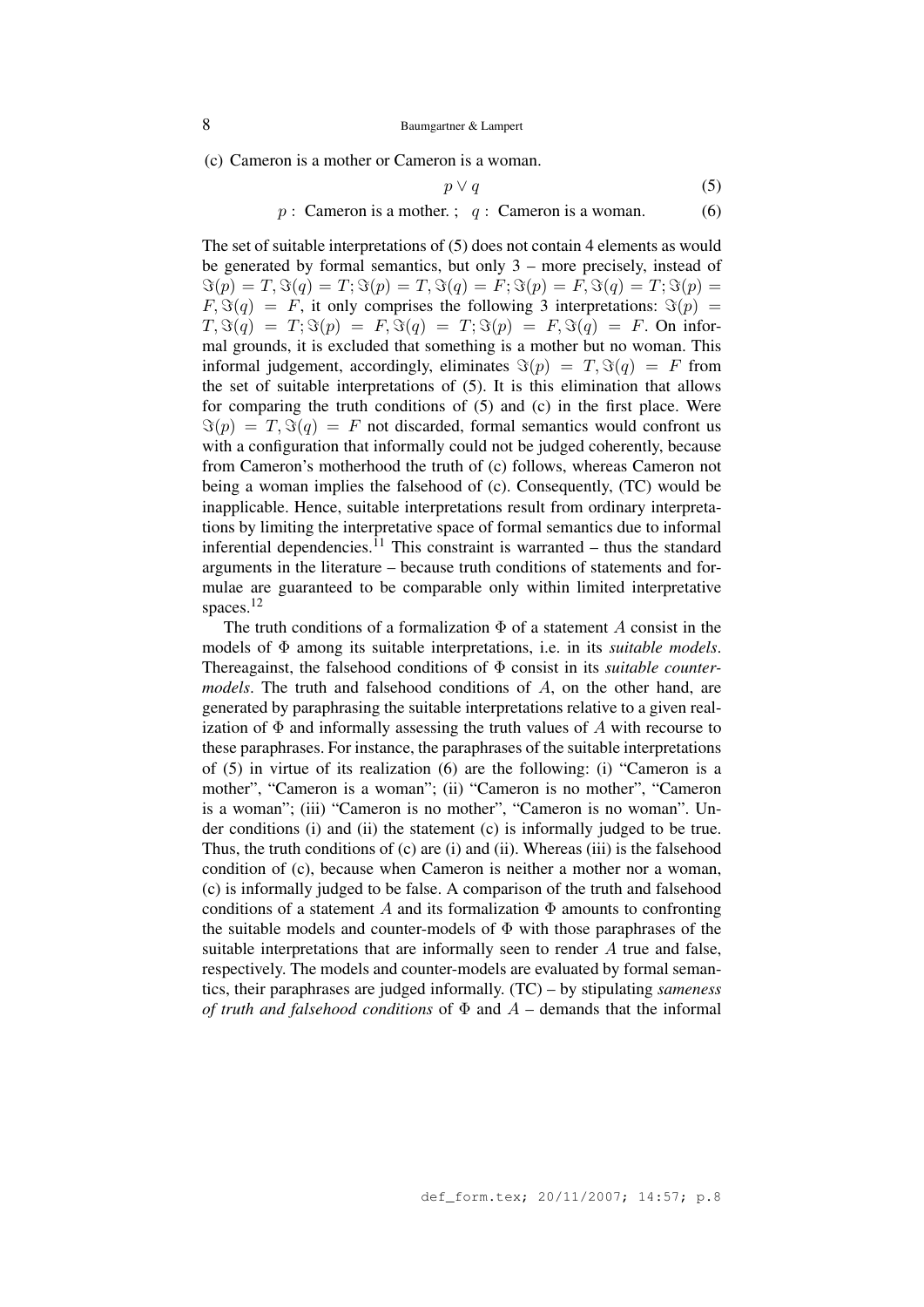judgement determines the paraphrases of suitable models and counter-models to render the formalized statement true and false, respectively.

However, limiting the interpretative space of formal semantics<sup>13</sup> in this vein gives rise to a serious problem. (TC) is not embedded in classical semantics of first-order logic, because when (TC) is applied, interpretations  $\Im$  of a formula  $\Phi$  can be discarded. That means (TC) induces a revision of the semantics of logical formulae to the effect that the latter no longer mean what they mean according to classical semantics. This revision changes the whole logic of first-order formulae. For instance, if the interpretation  $\Im(p) = F$ ,  $\Im(q) = F$  of the formula  $p \lor q$  is eliminated from the set of suitable interpretations,  $p \vee q$  is interpreted in terms of a tautology, which obviously it is not according to propositional logic. Thus, strictly speaking, (TC) is no criterion that regulates formalization within *first-order logic*. It cannot even be claimed that (TC) regulates formalization within *any* logic, because the semantics of the formulae are no longer taken at face value. Using a logical notation while selectively adapting its interpretation amounts to confusing formal and informal reasoning and reduces logical notation to stenography. Semantic criteria of adequate formalization must draw on the semantics of their target logic as a whole – one cannot restrict semantics in order to obtain adequate formalizations. When formalizing within some logic L, the latter's semantics needs to be presupposed without restriction. If the semantics of L prohibits adequate formalizations of a text  $\mathcal{T}, \mathcal{T}$  simply cannot be formalized within L. <sup>14</sup> Thus, (TC) suffers from the *problem of suitable interpretations*.

This problem arises whenever the semantic criterion of correctness is intended to be equivalent to (COR). In order to see this, reconsider statement (c), "Cameron is a mother or Cameron is a woman", and its formalization (5),  $p \lor q$ , with realization (6), which is correct according to (COR) and (TC). Yet, if  $\Im(p) = T$ ,  $\Im(q) = F$  were not discarded, (5) would no longer have the same truth conditions as (c).  $\Im(p) = T$ ,  $\Im(q) = F$  renders (5) true, whereas Cameron being a mother and no woman is no meaningful truth condition of (c), because a corresponding informal judgement would be incoherent (see p. 8). Thus, if the comparison of truth conditions as induced by (TC) were not limited to suitable interpretations, the semantic criterion of correctness would not be equivalent to the syntactic criterion (COR).

The problem of suitable interpretations shall be postponed for now. We come back to it below and propose a solution for it. For the time being, the traditional picture needs to be complemented by introducing the second nonrelational constraint (cf. p. 3) ordinarily imposed on adequate formalizations: adherence to the syntax of formalized texts.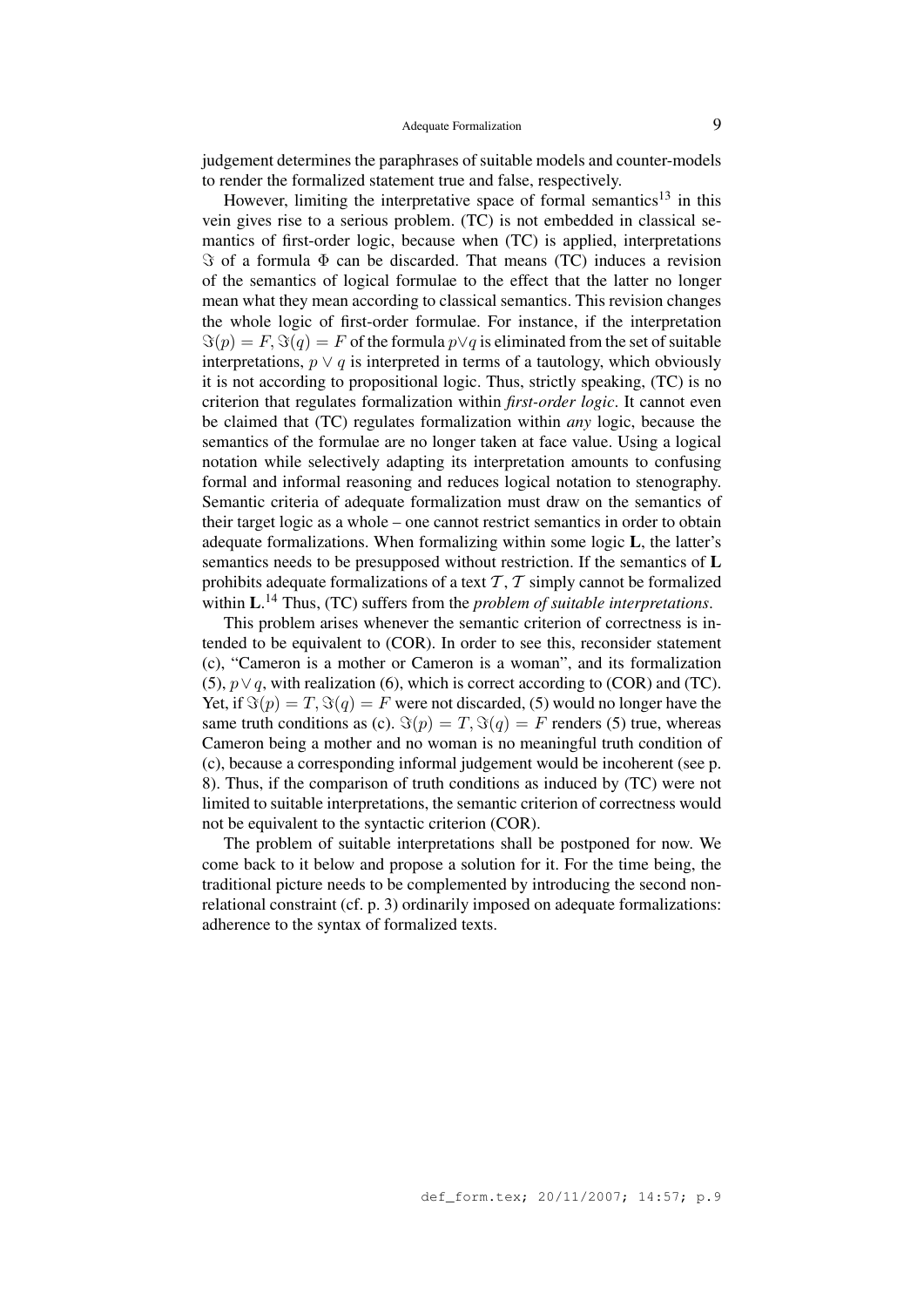### 2.3. SURFACE MAXIMS

In the literature, criteria of correctness are usually complemented by maxims which determine the adequacy of a formalization to not only hinge on its capturing the informally judged truth and falsehood conditions of a statement, but which moreover demand to do justice to the syntax of that statement. The additional maxims demanding syntax adherence are induced by the *problem of trivialization*. In regards to formalizing arguments this problem can be illustrated by what Blau (1977), pp. 17-18, calls *unscrupulous formalizing*. Consider argument (d) along with its formalization (7) and realization (8).

(d) Cameron is a mother. Therefore, Cameron is a woman.

$$
Fa \wedge Ga \to Ga \tag{7}
$$

$$
a: Cameron; F: \dots \text{is a mother}; G: \dots \text{is a woman} \qquad (8)
$$

First of all, note that representatives of the traditional picture often formalize arguments by means of argument schemes involving operators as " $\vdash$ " or "∴" that belong to metalanguage. Within first-order object language, however, the informal validity of arguments can only be captured in terms of formal implications. As we are exclusively concerned with first-order formalizations in the present context, we dispense with metalingual operators in formalization candidates throughout this paper.<sup>15</sup> Against this background,  $(7)$  and  $(8)$ constitute a formalization that captures the premise and the conclusion of (d) as well as the whole argument in a both syntactically and semantically correct way. Unscrupulously formalizing an informally valid argument, thus, amounts to conjunctively adding a formula representing the conclusion to the formula(e) assigned to the premises.<sup>16</sup>

Trivializations of formalization efforts can even be aggravated. For instance, (COR) and (TC) allow for assigning *any* formal tautology to an informally tautologous statement as "It is raining or it is not raining". Clearly however, only a very specific subset of formal tautologies can be considered to adequately represent that statement. Were the adequacy of a formalization only dependent on (COR) and (TC), formalizing natural language would amount to an utterly trivial and non-illuminative endeavor. Not only is it compatible with (COR) and (TC) to assign an arbitrary tautology to any informally valid argument, all informally valid arguments can be assigned to one and the same tautology. Moreover, informally equivalent statements as

- (e) Not all martians are green.
- (f) Some martians are not green.

can generally be (COR)- and (TC)-correctly formalized by identical formulae, irrespective of whether their syntactic differences might be accountable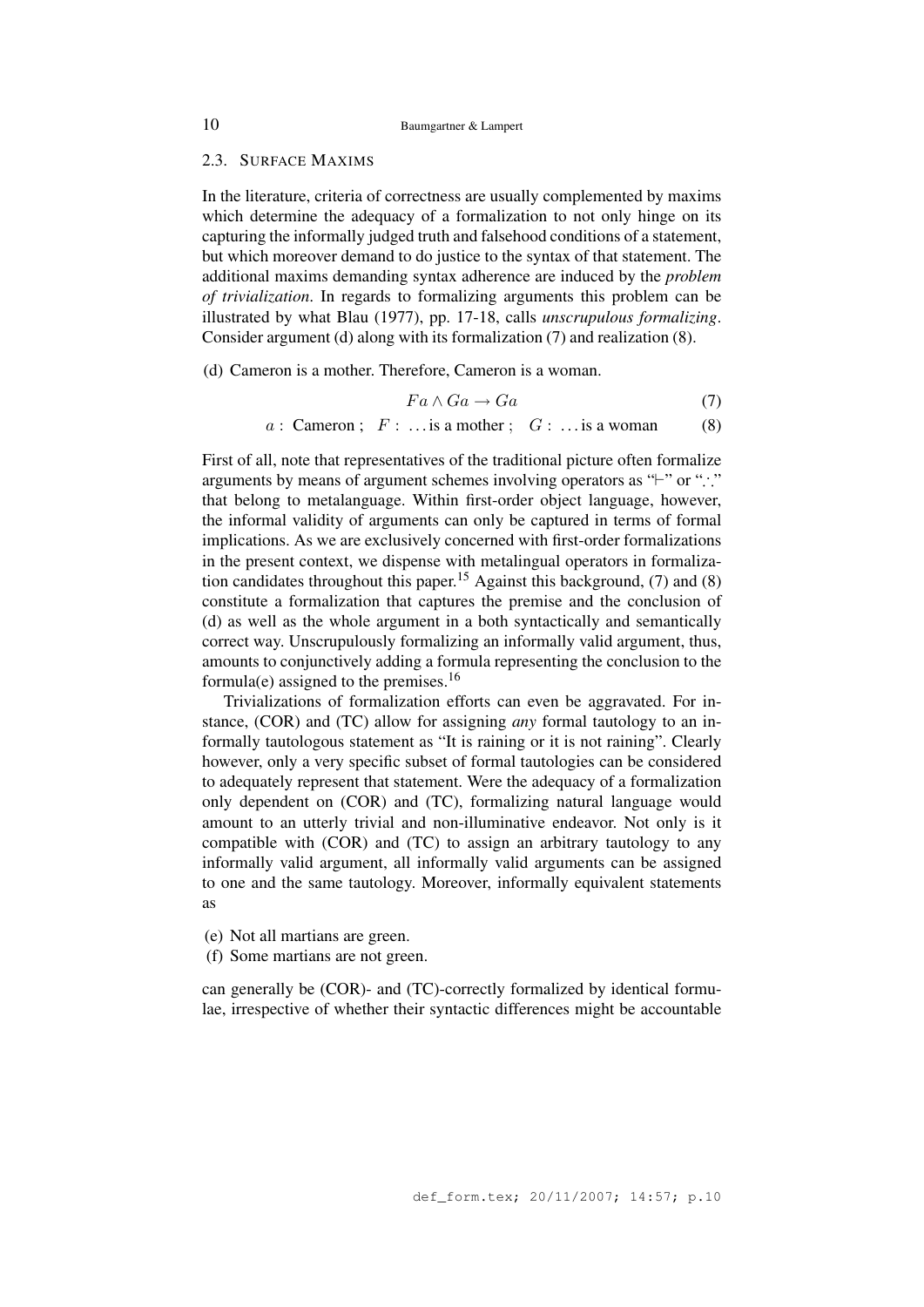for in the corresponding formalism or not. Thus, formalizing both (e) and (f) by  $\neg \forall x (Fx \rightarrow Gx)$ , given a suitable realization, fully conforms to (COR) and (TC). Yet, formalizing (e) and (f) by one and the same formula  $\Phi$  reduces the formal proof of their equivalence to proving  $\Phi \leftrightarrow \Phi$  and, hence, completely trivializes it. Considering (COR) and (TC) sufficient to identify adequate formalizations would trivialize every equivalence proof.

*Surface maxims* are thus introduced in order to identify adequate formulae given sets of formalizations that equally conform to (COR) and (TC). For instance, there are some obvious syntactic differences between (e) and (f). (e) mentions something that *not every* martian complies with, whereas (f) talks of *some* martians. Accordingly, in addition to compliance with (COR) and (TC) it is stipulated that the syntactic features of these statements must be represented by formulae adequately assigned to them. Though the formula  $\neg \forall x (Fx \rightarrow Gx)$  mirrors the syntax of (e), its syntactic features do not have a counterpart in (f). Surface maxims are designed thus that they determine the aforementioned formula to adequately represent (e), but not (f).

Basically there are two directions available with regard to explicating how formulae represent syntactic features of a statement: (I) A syntactic feature of a formula must have a counterpart in the statement; (II) a syntactic feature of a statement must have a counterpart in the formula. Both of these directions can be found in formalization strategies available in the literature. While Brun's (2004) surface maxims are oriented in terms of  $(I)$ , <sup>17</sup> Epstein (1994) formalizes by abstracting from the content of statements in a stepwise manner and, thus, adopts strategy (II). Neither of these orientations of surface maxims yields necessary or sufficient criteria of adequate formalization. Take, for instance, formula (9):

(g) Men are mortal. Shamus is a man. Therefore, Shamus is mortal.

$$
\forall x (Fx \to Gx) \land Fa \to Ga \tag{9}
$$

$$
a: Shamus; F: \dots is a man; G: \dots is mortal
$$
 (10)

The formalization of the first premise of (9) is generally seen as an adequate formalization of "Men are mortal". Yet, it features a universal quantifier and a conditional, neither of which has a counterpart in (g). While a syntactic maxim in the vein of (I) may well distinguish between formulae adequately ascribed to (e) and (f), a maxim oriented in terms of (II) would misleadingly dictate to assign different formulae to:

- (h) This conclusion is invalid.
- (i) This conclusion is not valid.

The syntactic difference between (h) and (i) must not be captured by a difference in the formula adequately assigned to these statements. Furthermore, it would be inaccurate to predicate inadequacy of formalizations of statements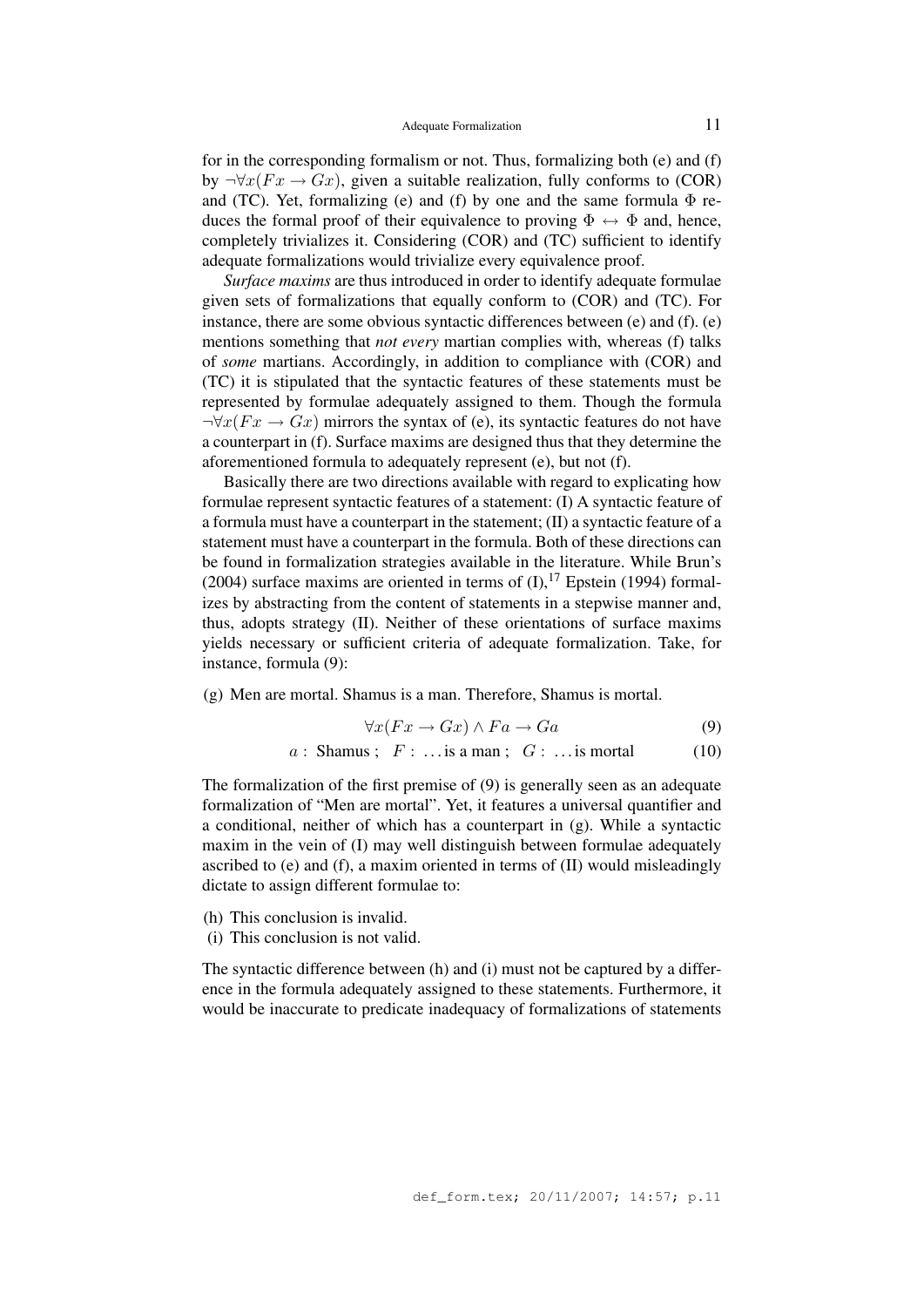containing an "if and only if" simply because the formalism resorted to does not feature the connective " $\leftrightarrow$ ". Surface maxims cannot be used as necessary or sufficient conditions for the adequacy of formalizations. They cannot be applied unconditionally such that they always pick one formula whose paraphrase is syntactically most similar to the corresponding statement. Their application must be relativized to a formalism and classes of equally correct formulae available as formalization candidates (cf. section 3.2, p. 23).

## 3. The New Picture

This section introduces the idea of a *complete* formalization by first discussing the syntactic completeness criterion available in the literature. Completeness is commonly not seen as a requirement adequate formalizations have to meet, because the version of this criterion provided in the literature not only suffers from a syntactic but also from a semantic termination problem. In this section we want to show that completeness has been discarded prematurely. Not only can a completeness criterion be devised in an operationalizable way, it moreover paves the way to solutions of the difficulties faced by the traditional picture. To this end, we first syntactically define completeness in a way that no longer gives rise to a semantic termination problem. Analogously to correctness, however, the application of our syntactic variant of completeness does not terminate. In consequence, we then go on to introduce a criterion which semantically captures both completeness and correctness and which we claim to be immune to all problems of the traditional criteria.

## 3.1. COMPLETENESS

The literature provides sketches of an additional adequacy criterion. Blau (1977) and Brun (2004) consider a syntactic criterion of completeness, yet discard it as necessary condition of adequate formalization because they take it to be too strong and to lack applicability. Spelling out what completeness of a formalization amounts to requires some conceptual preliminaries, because the existing version of this criterion crucially rests on a specialized notion of informal validity: *informal formal validity*. In order to clarify that notion, consider again the arguments (g) and (d):

- (g) Men are mortal. Shamus is a man. Therefore, Shamus is mortal.
- (d) Cameron is a mother. Therefore, Cameron is a woman.

(g) and (d) shall be taken to be valid on informal grounds. According to a prevalent view, statements have certain consequences merely due to their form and others due to the meaning of their constituents.<sup>18</sup> The former are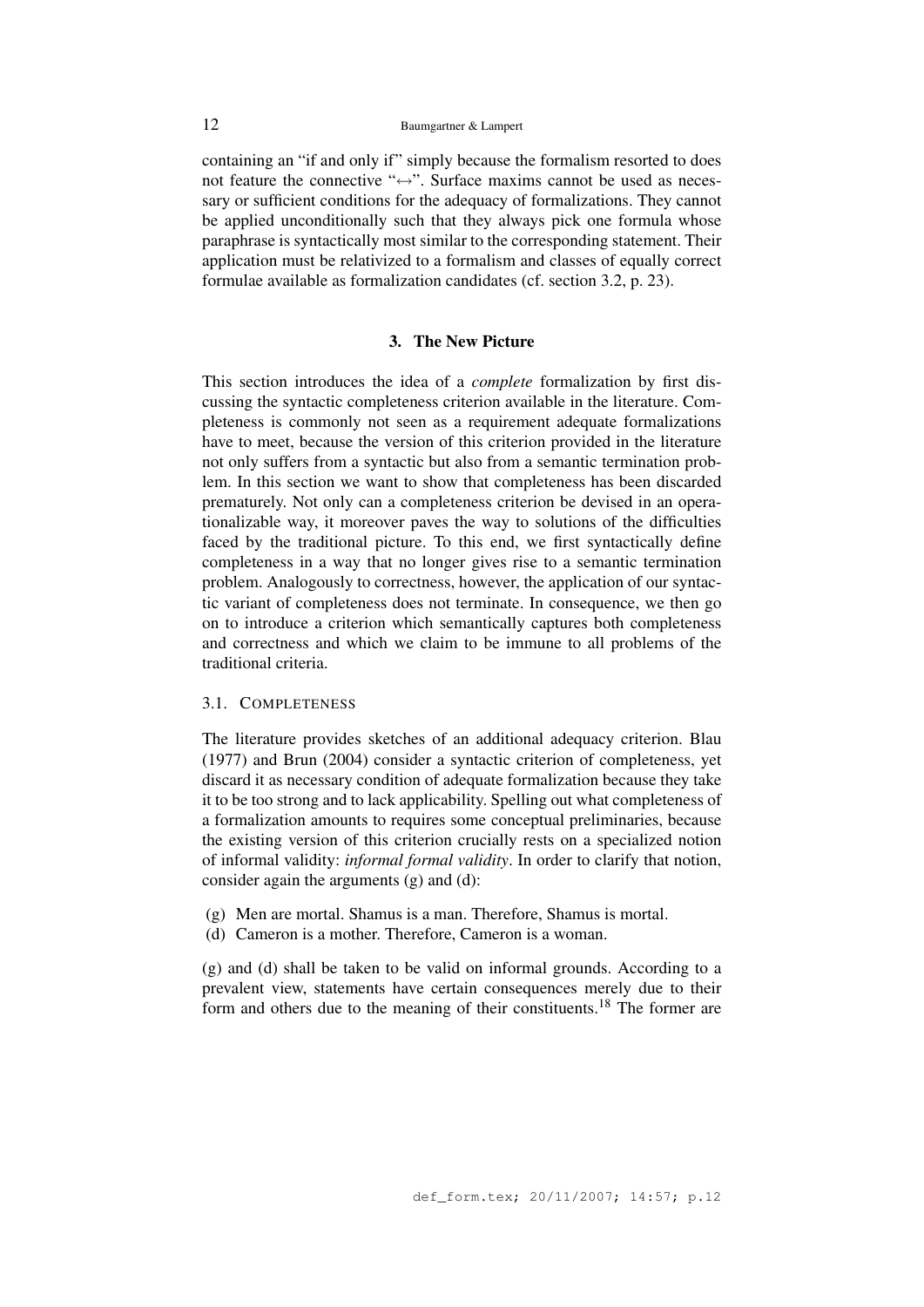consequences based on informally formally valid arguments, while the latter result from informally materially valid arguments.<sup>19</sup> This difference is illustrated by  $(g)$  and  $(d)$ . While  $(g)$  is commonly held to be valid on account of its plain form or syntax, it takes conceptual analysis of the notion of a mother to justify the informal validity of (d).

With recourse to the notion of informal formal validity *completeness* of a formalization  $\Phi$  of a statement A can be defined as follows:

(COM) The formalization  $\Phi$  of a statement A is complete iff every formalization  $\Psi$ , such that  $\Psi$  is the formalization of an inference S and contains  $\Phi$  as a premise or a conclusion and S is informally formally valid, is formally valid.

More concisely put, (COM) stipulates

$$
A, C \vdash_{\text{If}} B \Rightarrow \Phi, \Gamma \vdash_L \Omega \text{ and}
$$

$$
D \vdash_{\text{If}} A \Rightarrow \Delta \vdash_L \Phi
$$

where  $\Phi$ ,  $\Omega$  are the formalizations of the statements A and B, respectively, and Γ,  $\Delta$  are sets of the formalizations of the statements contained in the sets C and D (Γ, Δ, C, D may be empty), while  $\vdash_L$  stands for formal validity and  $\vdash_{\textit{If}}$  represents informal formal validity.

As we have seen in section 2.2, formalizing any statement by  $p$  is always correct. Yet, many formalizations that are commonly viewed as adequate illustrate that the adequacy of formalizations is often judged with recourse to further criteria than merely correctness and surface similarity. To mention only a few well known formalization efforts that exemplify this practice: The formalization of Aristotelian syllogisms, Russell's analysis of definite descriptions or Davidson's account of action sentences were all motivated by the urge to formally represent informally valid arguments. Common practice, hence, not only aims for correct formalizations, but, furthermore, sometimes strives for a formal representation of the *inner structure* of a statement. By demanding completeness of a formalization, as expressed in (COM), it is stipulated that  $p$  is not necessarily adequate for any statement. As per (COM), it might be necessary to exhibit the inner structure of a statement in order to formally reproduce its informal consequences.

However, while completeness might in fact be an implicit motive behind many actual formalization efforts, completeness as expressed in (COM) is seriously defective. A first deficiency stems from the latter's dependency on the notion of informal formal validity. The distinction between informally formally and informally materially valid arguments is by far not as clear-cut as (g) and (d) prima facie might suggest. For in what sense can (g) be said to be informally formally valid, while (d) can only claim informal material validity? As anticipated above, answering this question with reference to the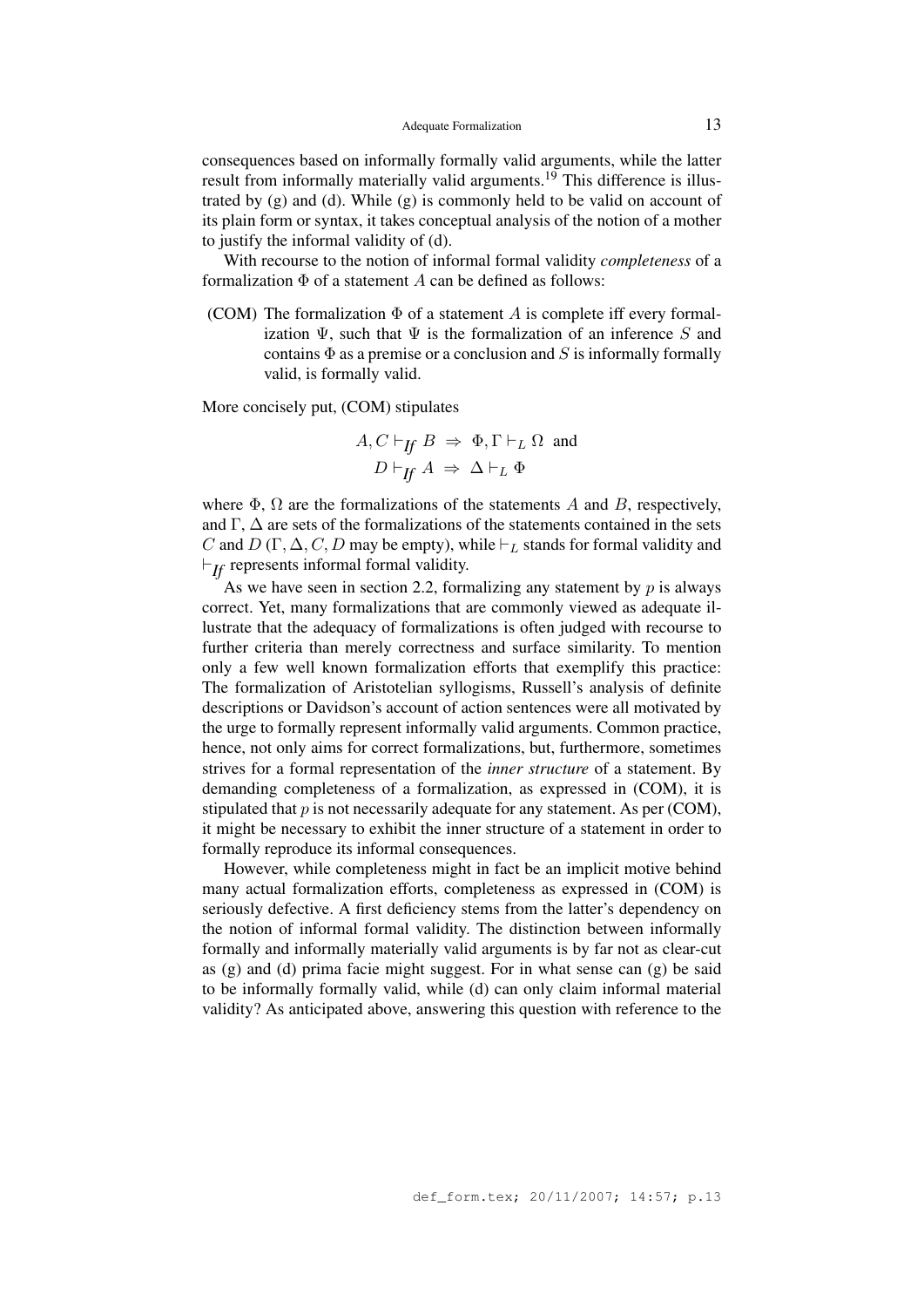logical forms of (g) and (d) suggests itself: (g) is valid in virtue of its form, while the validity of (d) stems from its semantic features. Yet, what is the argumentative backing of this stipulation? How are logical forms of statements identified? The syntax of natural language is ambiguous to the extent that logical forms of statements and arguments cannot be identified based on syntactic or grammatical criteria. The literature abounds with examples that illustrate this deficiency of natural language.<sup>20</sup> Consider, for instance, statements as "Horses are animals" whose commonly assigned logical form involves universal quantifiers and conditionals, both of which are lacking in the statement. Or take adjectival modification which sometimes corresponds to logical forms comprising conjunctions. The only way to identify the logical form of a statement is to assign a formula to that statement according to criteria of *adequate formalization*. 21

That means explicating the difference between (g) and (d) with reference to their logical forms amounts to – consonantly with the usual practice –  $ad$ vancing the formal implication  $(11)$  as adequate formalization of  $(g)$ , whereas the material implication (12) is considered to be adequate for (d):

$$
\forall x (Fx \to Gx) \land Fa \to Ga \tag{11}
$$

$$
Fa \to Ga. \tag{12}
$$

Ascribing a universally quantified conditional to (g)'s premise illustrates that the formalization of a statement may well introduce syntactic features that do not have a correspondent in the statement. This finding, in turn, raises doubts as to whether (12) in fact constitutes the logical form of (d). These doubts are even intensified in light of examples as Davidson's formalization of action sentences which is commonly considered to be perfectly adequate:

(j) Cameron strolls through Bologna. Therefore, there is a stroll.

(j), according to Davidson's (1967) proposal, is adequately formalized as follows:

$$
\exists x (Fx \land Gxa \land Hxb) \rightarrow \exists x Fx \tag{13}
$$

The premise of (j) is, hence, rendered explicit as "There is a stroll and it is conducted by Cameron and it takes place in Bologna". (j) and (13) illustrate that adequate formalizations sometimes introduce predicates that do not occur in the formalized statement. Correspondingly, (d) might just as well be analyzed in terms of the formal implication (14) rather than (12).

$$
Ga \wedge Ha \to Ga,\tag{14}
$$

where G represents " $\dots$  is a woman" and H stands for " $\dots$  has a child". Thus  $F$ , which represents " $\dots$  is a mother", is analyzed as a conjunction of  $G$  and H. While attributing (12) to (d) yields the latter's validity to be of material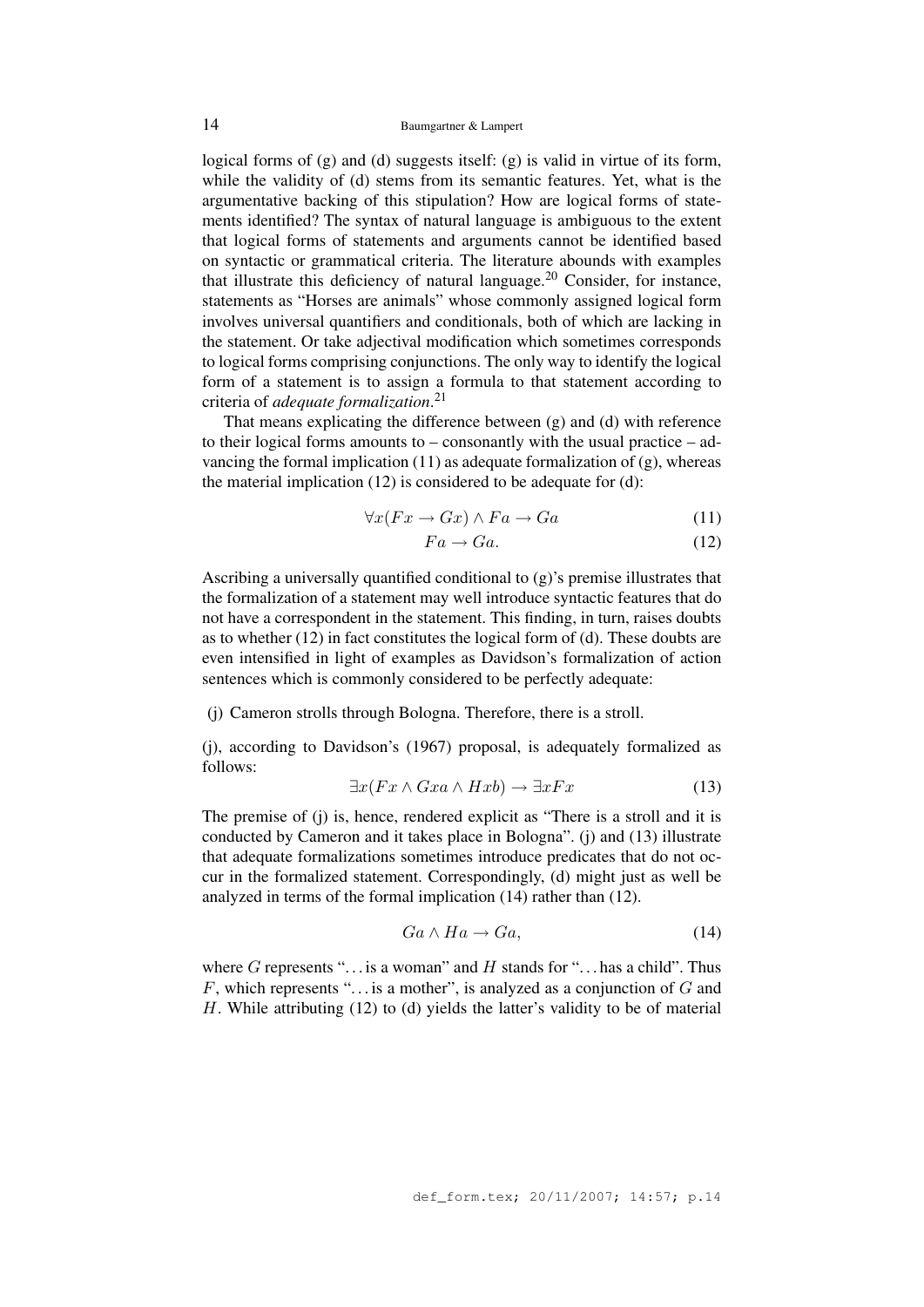nature, according to the conceptual analysis applied in (14), (d) would have to be seen as informally formally valid after all. If (13) is accepted as an adequate formalization of (j) and as showing that (j) is formally valid, one cannot reject (14) as an adequate formalization of (d) and hold that (d) is not formally valid.<sup>22</sup> Conceptual analysis is an integral part of formalizing natural language. There is no clear demarcation line for the amount of conceptual analysis used in formalizing natural language. Furthermore, the question as to the formal or material nature of (d)'s validity can only be settled upon determining which of (12) and (14) constitutes an adequate formalization of (d). All of this shows that spelling out the difference between informal formal and informal material validity presupposes clarity about adequate formalization. The latter notion is more basic than the notion of logical form and more basic than the conceptual distinction between informal formal and informal material validity. Accordingly, recurring to this distinction in a criterion of adequate formalization as (COM) renders the latter fundamentally circular.

In order to secure the criterion of completeness against these circularities the difference between informal formal and informal material validity must be dropped as done by Wittgenstein. For Wittgenstein there is no validity other than *logical* validity.<sup>23</sup> Whatever is informally valid must be shown to be valid on formal grounds by means of logical formalization involving conceptual analysis. Every informally valid argument is to be formalized by a formal implication. In particular, (12) is not an adequate formalization of (d). In the following we adopt Sainsbury's label *Tractarian view* to denote that position. $^{24}$ 

There are three main reasons commonly put forward as to why (COM) is not based on the Tractarian view and is, thus, specified with recourse to the formal-material distinction among informally valid inferences. A first objection against the Tractarian view is motivated by the urge to keep the task of formalizing natural language as free from semantic detours as possible. Yet, as the foregoing reasoning has shown, this demand cannot be fulfilled without circularities. Secondly, it is argued that statements involving color exclusion cannot, in principle, be formally captured.<sup>25</sup> That means subject to this line of argument there is no formal contradiction that could be seen as an adequate formalization of an informally contradictory statement as "This spot is red and green at the same time". However, this criticism of the Tractarian view does not take into account that there may be a previously unthought of analysis of color predicates or new formalisms that are especially suited for statements involving color exclusion.<sup>26</sup> Even if no such custom-built analysis could be found, that would not count against the Tractarian view, but rather against the first-order formalizability of statements involving color exclusion. The third objection against the Tractarian view is much more intricate. It is claimed that the Tractarian view jeopardizes the termination of logical formalization. For instance, take argument (d) above. It is highly dubitable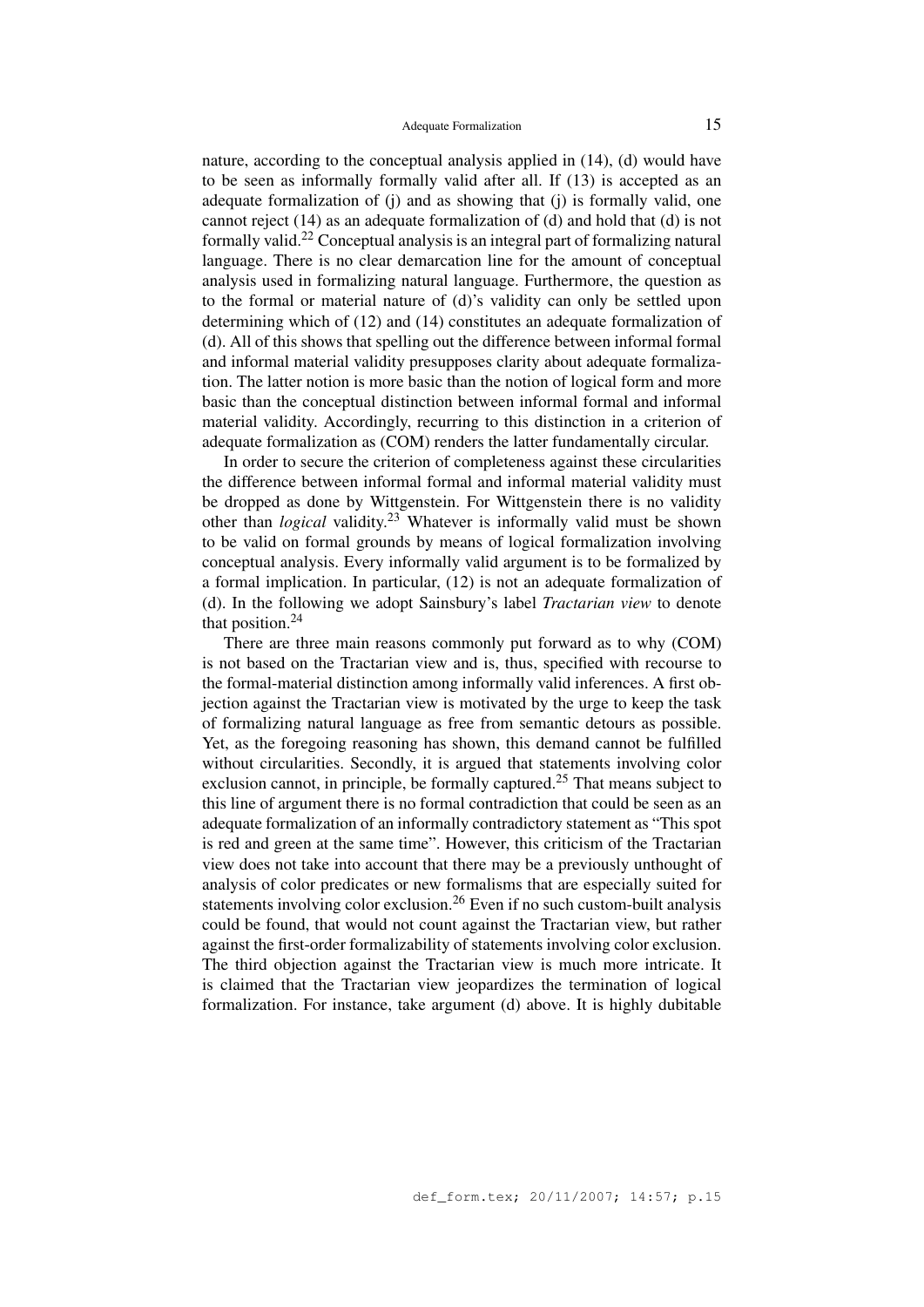whether a finite formula assigned to a statement as "Cameron is a mother" could ever capture all the inferences as "Cameron is a woman", "Cameron has a child", "Cameron is a human being" etc. that can informally be drawn from that statement – as would be required by a Tractarian reading of (COM). Due to the vagueness of the concept of informal validity it is unclear whether it does even make sense to speak of a complete formalization that captures all the possible inferences that might be drawn from "Cameron is a mother". For brevity, call the problem of determining the informally valid inferences that have to be captured by an adequate formalization the *termination problem* of (COM).

There is a semantic and a syntactic aspect to (COM)'s termination problem. As indicated above, an unmanageable amount of inferences can be drawn from any colloquial statement due to its semantic implications. Yet, even if the distinction between informal formal and informal material validity could be accounted for somehow, "Cameron is a mother" would still have an infinite amount of informal (formal) consequences – it would e.g. imply infinitely many disjunctions containing "Cameron is a mother" as one disjunct. Hence, even the non-Tractarian reading of (COM) faces a termination problem.

In the literature, the semantic termination problem of (COM) is normally advanced as sufficient grounds on which to deny (COM) the status of a necessary condition of adequate formalization. Contrary to correctness, completeness is merely seen as a sometimes helpful guideline to be applied in a context-dependent way.<sup>27</sup> However, abandoning completeness as necessary condition of adequacy is uncalled for. If completeness is not assessed for formalizations of singular statements, but for formalizations  $\Phi_1, \ldots, \Phi_n$  of statements  $A_1, \ldots, A_n$  such that a formalized text T is a truth-function of  $A_1, \ldots, A_n$  (cf. p. 4), the class of inferences to be considered in order to determine the completeness of formalizations is limited by the decomposition of T into  $A_1, \ldots, A_n$ . A complete formalization only has to represent the dependencies among the component statements of  $\mathcal T$ . The main reason why statements are formalized in the first place is to transparently represent these dependencies. A thus contextualized completeness criterion does not face a semantic termination problem, because only premises and conclusions of inferences have to be considered that have truth conditions expressible within the finite vocabulary of the realizations of  $\Phi_1, \ldots, \Phi_n$ . As in case of (COR), however, a syntactic termination problem remains, for even with a finite vocabulary an infinite number of inferences can be formulated. Completely assuring the termination of both a correctness and a completeness criterion is – as will be substantiated below – only possible against the background of semantic variants of these criteria along with an account of how conditions of truth and falsehood are described structurally.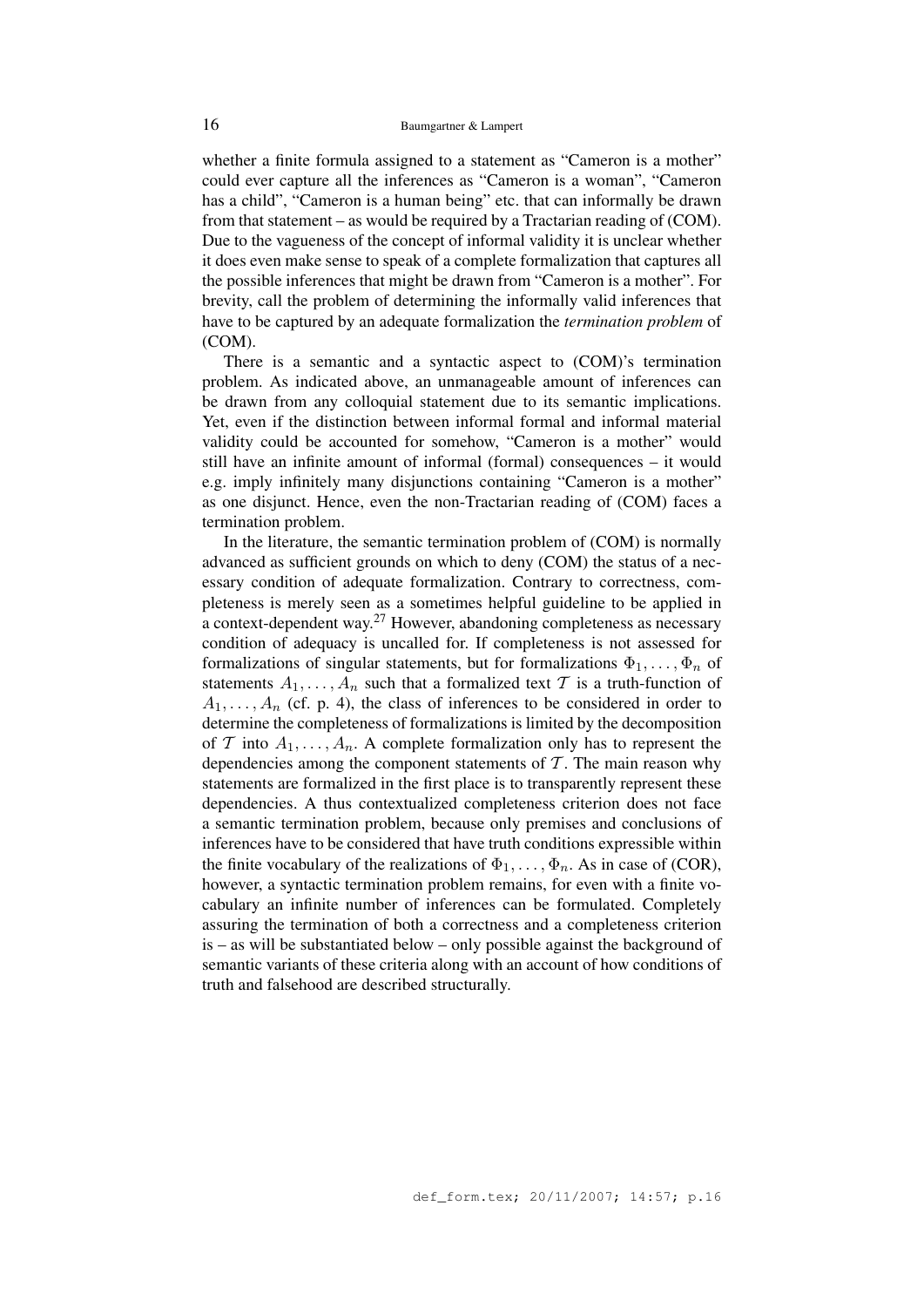(COM') The correct<sup>28</sup> formalizations  $\Phi_1, \ldots, \Phi_n$  of  $A_1, \ldots, A_n$  are complete iff every formalization  $\Psi$ , such that  $\Psi$  is the formalization of an inference S, that does not consist of premises or conclusions other than  $A_1, \ldots, A_n$  or their negations or of verbalizations of formulae exclusively composed of the categorematic expressions mentioned in the realizations of  $\Phi_1, \ldots, \Phi_n$ , and S is informally valid, is formally valid.

(COM') limits the informally valid inferences to be captured by a complete formalization to the inferences involving the statements  $A_1, \ldots, A_n$ and the vocabulary resorted to in the realizations of  $\Phi_1, \ldots, \Phi_n$ . Inferences expressible with the categorematic elements of  $\Phi_1, \ldots, \Phi_n$  have to be considered in order to forestall unscrupulous formalizations. As to (COM'), neither  $Fa \rightarrow Ga$  nor  $Fa \wedge Ga \rightarrow Ga$ , where F stands for "... is a mother", G for " $\dots$  is a woman" and a for Cameron, are complete formalizations of (d). Neither does justice to the informal dependency of "Cameron is a mother" on "Cameron is a woman". To see this, consider the formalization  $Fa \wedge Ga \rightarrow$  $Ga. Fa$  and  $Ga$  are two formulae composed of categorematic expressions contained in the realization of that formalization. According to that realization,  $Fa$  and  $Ga$  are to be verbalized in terms of "Cameron is a mother" and "Cameron is a woman", respectively. While Ga does not follow from Fa, "Cameron is a woman" *does* follow from "Cameron is a mother". Furthermore, "Cameron is a mother" is informally equivalent to "Cameron is a mother and a woman", whereas Fa is not equivalent to  $Fa \wedge Ga$ . While (7) is thus determined to be inadequate by (COM'), (14), i.e.  $Ga \wedge Ha \rightarrow Ga$  where G stands for " $\dots$  is a woman", H for " $\dots$  has a child" and a for Cameron, is not identified as incomplete by (COM'): (14) not only adequately captures the informal dependencies among the component statements of (d), but also all the inferences expressible with the vocabulary resorted to in (14). A complete formalization as (14) can thus be said to be *maximally transparent* with respect to informal dependencies among component statements and elements of its realization. All informal dependencies are explicitly formally represented, none are left implicit. That means the expressions assigned to the categorematic parts of a formula by its realization are *logically independent* and neither tautologous nor contradictory. This is a consequence of (COM') that will be of considerable importance as we go along. For the purpose of easy reference later on, let us label that requirement by (IN).

With recourse to (COR) and (COM'), correctness and completeness of the formalization of a text T composed of statements  $A_1, \ldots, A_n$  can be syntactically defined as follows:

(SYN<sub>T</sub>) The formalization  $\Phi$  of a text T is correct and complete iff (COR) and (COM') are satisfied for all formalizations  $\Phi_1, \ldots, \Phi_n$  of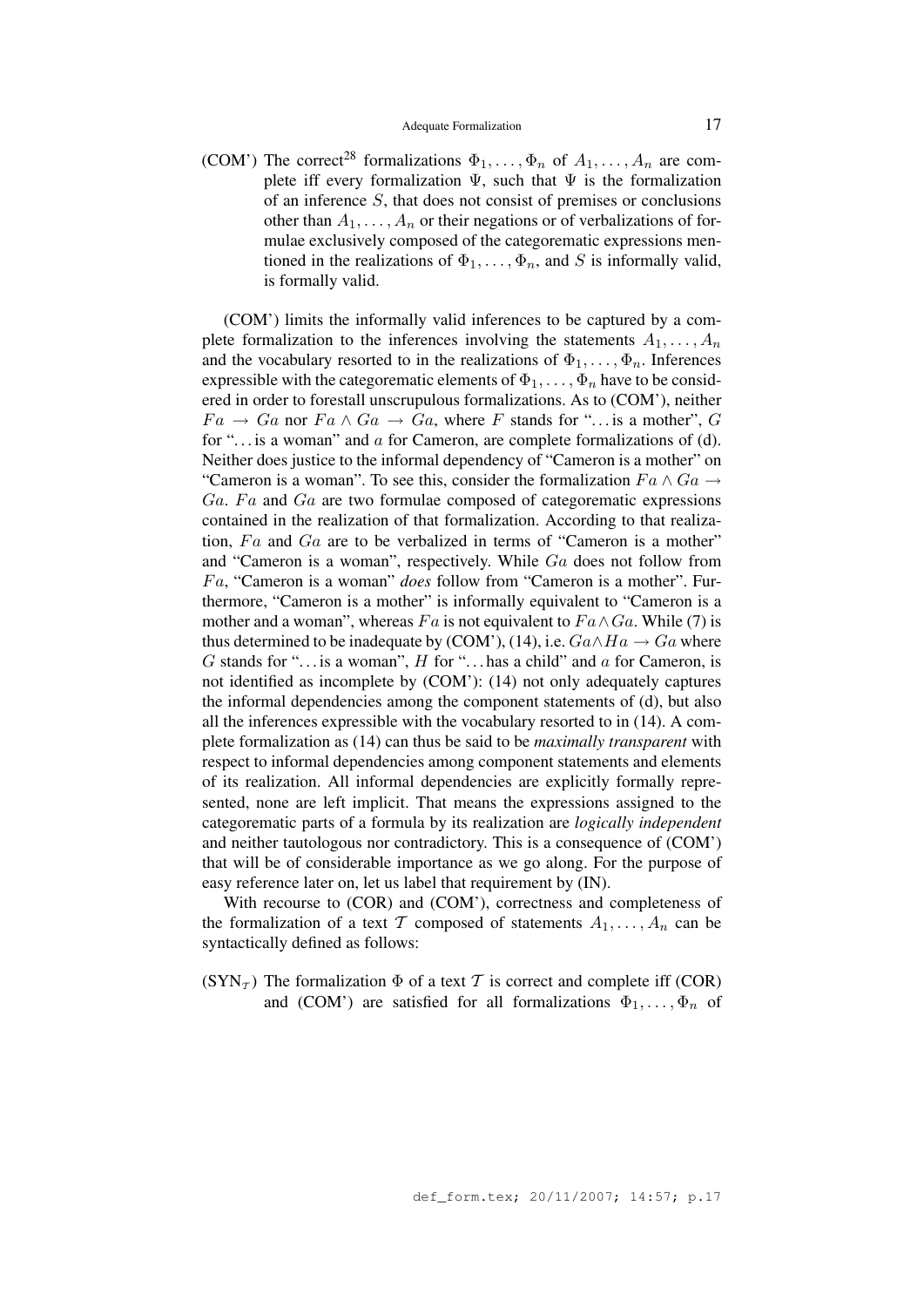$A_1, \ldots, A_n$  and (COR) is satisfied for  $\Phi$  of T, such that  $\Phi$  is a truth-function of  $\Phi_1, \ldots, \Phi_n$ .

 $\Phi$  of T is the result of a truth-functional concatenation of  $\Phi_1, \ldots, \Phi_n$ , i.e. a well-formed expression consisting of  $\Phi_1, \ldots, \Phi_n$  and truth-functional connectives. Demanding correctness for  $\Phi$  of  $\mathcal T$  suffices to identify a truthfunction of  $\Phi_1, \ldots, \Phi_n, n > 1$ , which shares its truth conditions with T. This can be seen as follows: If  $\Phi_1, \ldots, \Phi_n$  are (COR)-correct and (COM')complete for the component statements of  $T$  – as required by  $(SYN_T)$ – the realizations of  $\Phi_1, \ldots, \Phi_n$  exclusively assign logically independent non-tautologous and non-contradictory expressions to the categorematic parts of these formulae. Against this background, it is guaranteed that any truth-functional concatenation  $\Phi$  of  $\Phi_1, \ldots, \Phi_n$  has the same truth conditions as its verbalization.<sup>29</sup> Now, if  $\Phi$  is correct for T, T and the verbalization of  $\Phi$  must be informally equivalent. For  $\Phi$  formally implies itself and follows from itself, thus, according to (COR),  $T$  must both informally follow from and imply the verbalization of  $\Phi$ . Therefore, demanding correctness of  $\Phi$  for T guarantees that  $\Phi$  shares its truth conditions with T.

It should be useful to sum up the interplay of the syntactic criteria of correctness and completeness when it comes to identifying the formalization which correctly and completely exhibits a text  $T$  as a truth-function of its component statements  $A_1, \ldots, A_n$ . (COR) ensures that the realizations of  $\Phi_1, \ldots, \Phi_n$  suit  $A_1, \ldots, A_n$  (cf. p. 5). (COM') then properly tailors these realizations such that their constituents do not feature informal dependencies. Moreover, (COM') makes sure that all informal dependencies among  $A_1, \ldots, A_n$  are formally captured by  $\Phi_1, \ldots, \Phi_n$ . (SYN<sub>T</sub>) finally identifies the proper truth-functional concatenation of  $\Phi_1, \ldots, \Phi_n$ .

As indicated above, completeness is only defined as a syntactic criterion in the literature. One reason for the lack of a semantic criterion of completeness may lie in the limitations of formal semantics introduced in order to formulate (TC) in a way that is equivalent to (COR). Section 2.2 has shown that truth conditions of formulae and statements are ordinarily seen to be comparable only if interpretations of formulae are eliminated from consideration if they are informally incoherent. This limitation of formal semantics not only gives rise to the problem of suitable interpretations (cf. section 2.2, p. 9), but moreover prohibits a feasible formulation of completeness by means of semantic criteria. To see this, consider the informally unsatisfiable statement (k) along with formalization (15).

(k) Fury is a horse and no animal.

$$
p \wedge \neg q \tag{15}
$$

$$
p: \text{Fury is a horse.}; \quad q: \text{Fury is an animal.} \tag{16}
$$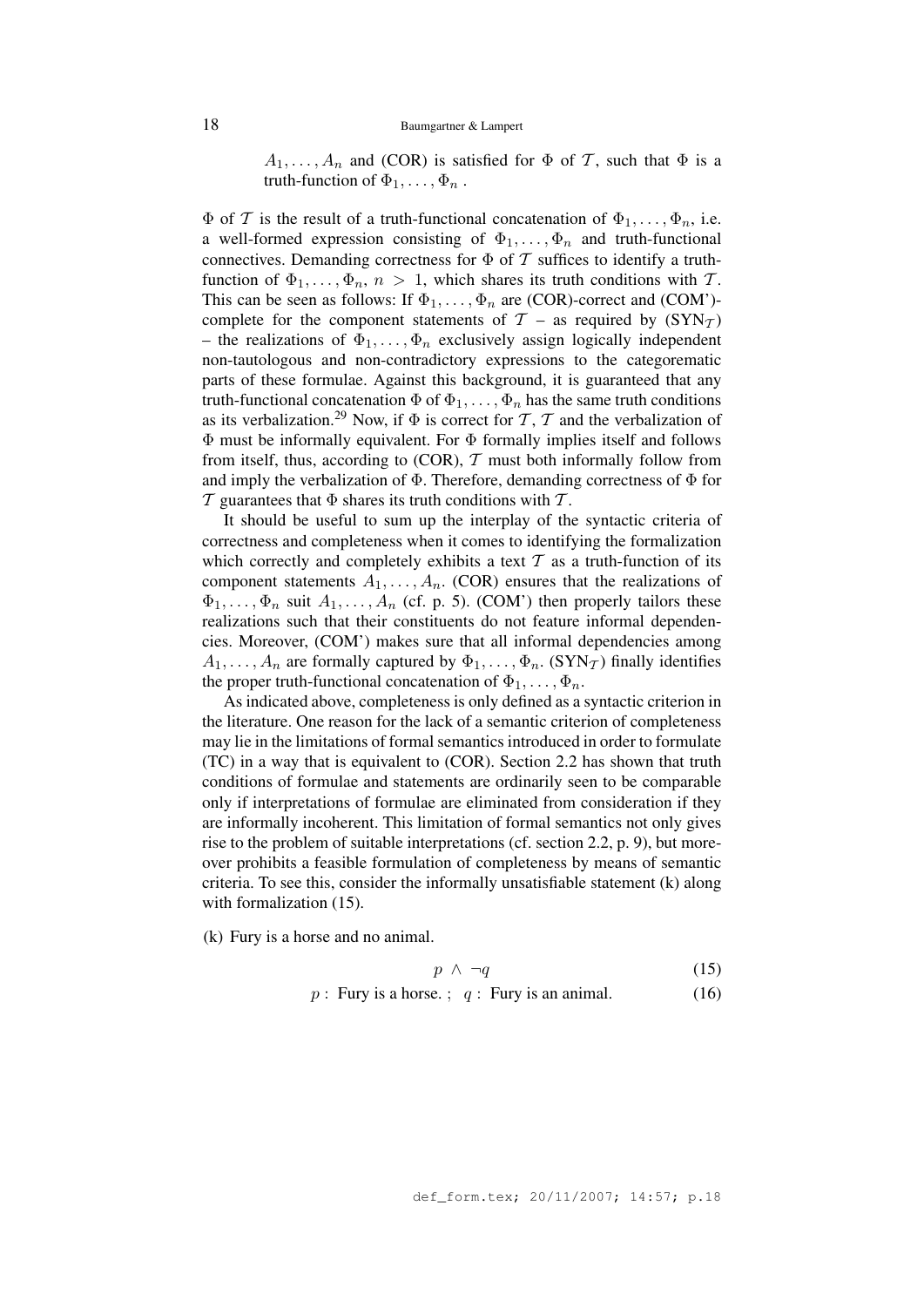Recall that in order to evaluate the correctness of (15) relative to (16), the informally unsuitable interpretation  $\Im(p) = T$ ,  $\Im(q) = F$  of (15) is to be eliminated from consideration. That means this limitation of formal semantics invalidates the only model of (15). The remaining interpretations all render (15) false. While (k) is informally unsatisfiable, (15) has no model among its suitable interpretations. Thus, (15) is not only (TC)-correct for (k), but would have to be seen as semantically complete as well. One of the intuitions behind demanding completeness of adequate formalizations consists in requiring informal dependencies among statements to be mirrored by formal dependencies. As (k) illustrates, this intuition is completely distorted if a formula as (15) which is non-contradictory according to classical logic – and therefore syntactically incomplete – would have to be seen as a semantically complete formalization of an informally contradictory statement as (k). Apart from being counterintuitive, a semantic criterion of completeness that assesses completeness with exclusive recourse to suitable interpretations would not be equivalent to syntactic completeness in terms of (COM) or (COM').

Completeness is commonly denied the status of a necessary condition of adequate formalization, because evaluating formalizations with respect to completeness blurs the distinction between logical formalization and semantic analysis. Maintaining this distinction amounts to one of the core desiderata of representatives of the traditional picture. Yet, eliminating interpretations  $\Im$ – in addition to generating the problem of suitable interpretations – already abolishes that distinction. In fact, it is impossible to keep logical formalization free from semantic analysis. If, consequently, the Tractarian view is adopted, completeness should be demanded of adequate formalizations such that informal dependencies can be accounted for by means of (classically understood) formal dependencies. This is straightforwardly accomplished by extending and modifying (TC) in a way that simultaneously captures correctness and completeness by semantic criteria and, moreover, solves the problem of suitable interpretations by simply eliminating that notion:

(TC') The formalization  $\Phi$  of a statement A is correct and complete iff relative to all interpretations  $\Im$  of  $\Phi$ ,  $\Phi$  has the same conditions of truth and falsehood as A has according to the informal judgement.

The notions used in (TC') are straightforward: On the side of the formulae classical formal semantics is applied, on the side of the statements truth conditions are judged informally. The truth conditions to be evaluated are again generated by paraphrasing the formal interpretations with recourse to the realizations of the corresponding formulae (cf. section 2.2, p. 8).

(TC'), on a par with (COM'), does not demand to formalize a statement  $\overline{A}$  in a way that captures all informal inferential dependencies among  $\overline{A}$ and arbitrary other statements. Correspondingly, (TC') does not demand to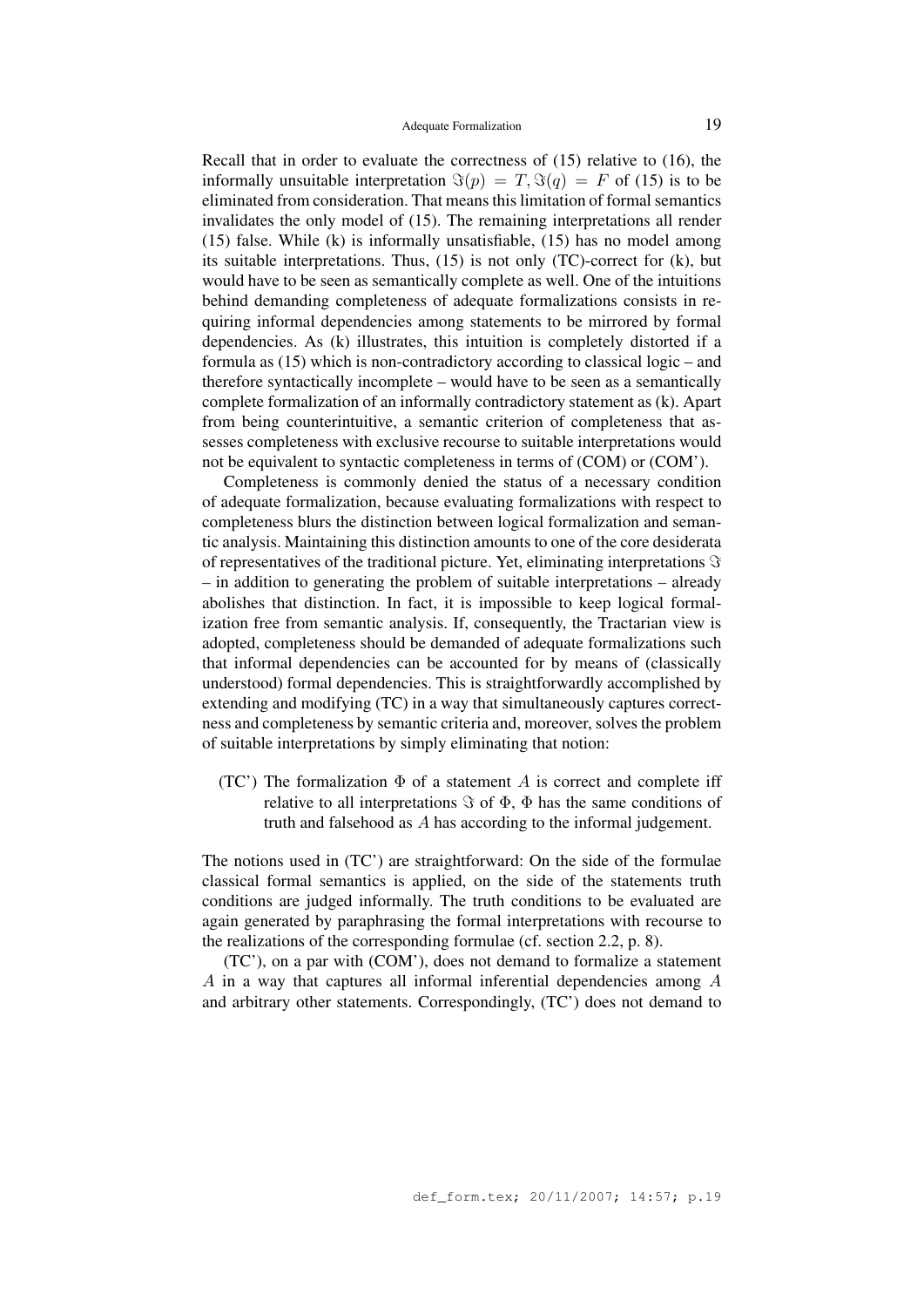reveal the inner structure of an isolated statement A. As per (TC'), all the formalizations (17) to (19) are correct and complete for

(l) There exists a mother.

| $p:$ There exists a mother. |  |  |  |  |  |
|-----------------------------|--|--|--|--|--|
|-----------------------------|--|--|--|--|--|

$$
\exists x Fx \qquad F: \dots \text{is a mother} \tag{18}
$$

$$
\exists x (Gx \wedge Hx) \qquad G: \dots \text{ is a woman }; H: \dots \text{ has a child} \qquad (19)
$$

However, if (1) is part of a complex statement, i.e. of a text  $T$  that features additional statements, informal dependencies among these further statements and (l) may well impose to reveal aspects of the inner structure of (l) in order to provide a complete formalization of  $T$ . This is rendered explicit in the following semantic correctness and completeness criterion for the formalization of a text T composed of statements  $A_1, \ldots, A_n$ :

 $(TC_{\tau})$  The formalization  $\Phi$  of a text T is correct and complete iff (TC') is satisfied for all formalizations  $\Phi_1, \ldots, \Phi_n$  of  $A_1, \ldots, A_n$  and for  $\Phi$  of T, such that  $\Phi$  is a truth-function of  $\Phi_1, \ldots, \Phi_n$ .

Whenever T consists of a single statement A only,  $(TC_{\tau})$  is equivalent to (TC'). In this sense, (TC' $_7$ ) generalizes (TC').

To illustrate how, based on the textual context,  $(TC_{\tau})$  determines to what extent the inner structure of a statement is to be revealed by a correct and complete formalization, consider the following exemplary conditionals in both of which (1) appears as antecedent:

(m) If there exists a mother, then somebody loves Labhaoise.

(n) If there exists a mother, then somebody is a woman.

The average English speaker will assess the statements "There exists a mother" and "Somebody loves Labhaoise" to be informally independent: It is possible that Labhaoise is loved without there being a mother, for instance when Labhaoise is a motherless divine being, and mothers may well exist without anybody loving Labhaoise. In contrast, it is informally excluded that something is a mother but no woman. Accordingly, (m) is taken to be non-tautologous, while (n) is seen as an informal tautology. That means, in order to formally represent the conditional (m), its antecedent and consequent can be treated as (unanalyzed) independent propositions, whereas capturing the informal tautology (n) calls for an analysis of (l) in terms of (19). In this sense, (20) and (21) are  $(TC_{\tau})$ -correct and -complete for (m) and (n), respectively.

$$
p \to q \tag{20}
$$

 $p$ : There exists a mother. ; q : Somebody loves Labhaoise.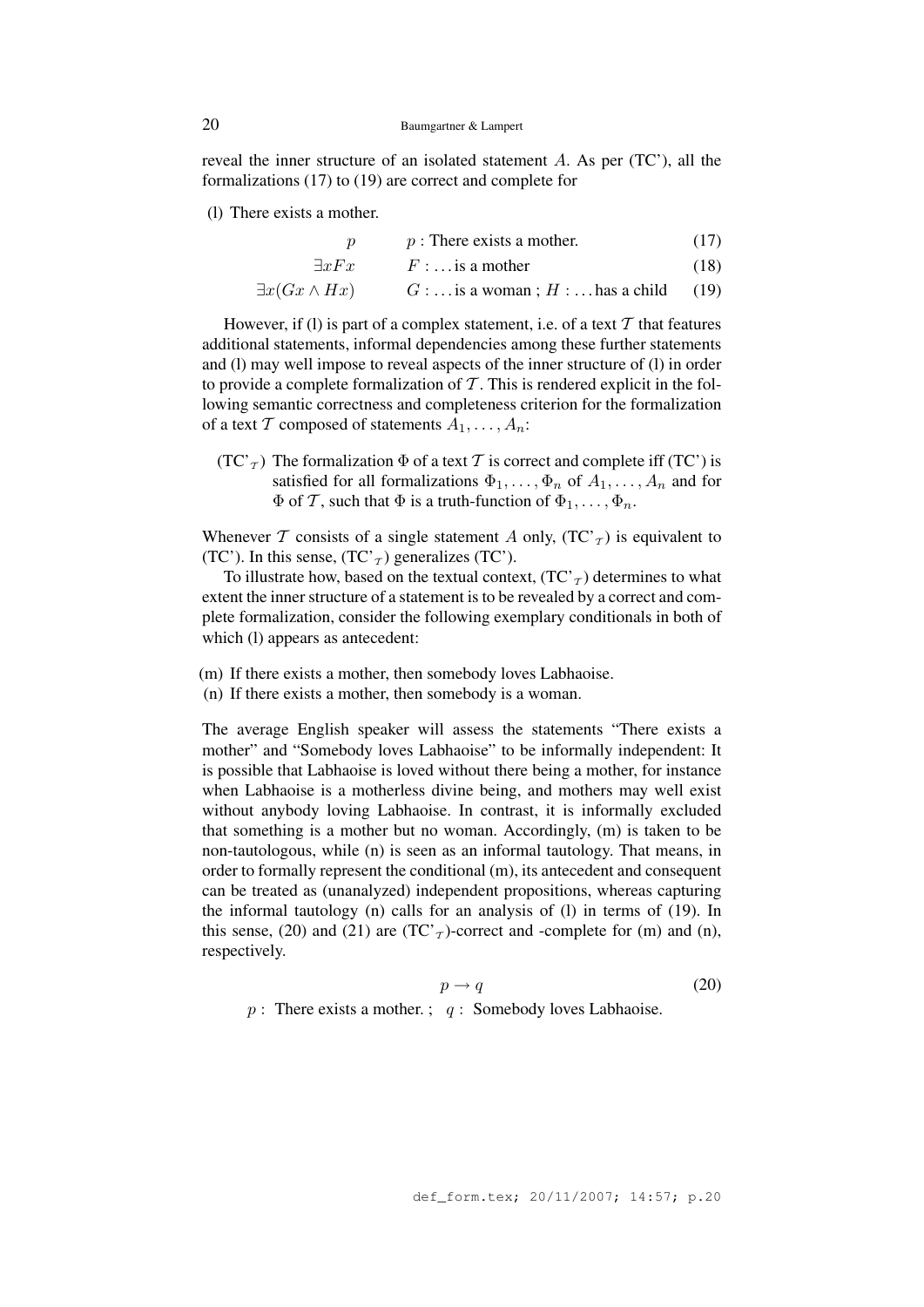Adequate Formalization 21

$$
\exists x (Gx \land Hx) \to \exists x Gx \tag{21}
$$
  
 $G: \dots$  is a woman ;  $H: \dots$  has a child

Yet, it might happen that somebody deviates from the average understanding of (m) and considers that text to be an informal tautology after all. It could be argued that (m) is informally tautologous, not due to semantic dependencies among "There exists a mother" and "Somebody loves Labhaoise", but due to a missing premise. Thus, (m) could be interpreted in terms of an enthymeme with, say, "Labhaoise is the goddess of motherhood" as missing premise. More specifically, the interpretation of (m) might be the following truth-function of "There exists a mother", "Labhaoise is the goddess of motherhood" and "Somebody loves Labhaoise":

(o) Whenever there exists a mother and Labhaoise is the goddess of motherhood and, if there exists a mother and Labhaoise is the goddess of motherhood, then somebody loves Labhaoise, then somebody loves Labhaoise.

Even relative to this interpretation the inner structure of (l) does not need to be formally exhibited in order to  $(TC_{\tau})$ -correctly and -completely account for that text:

$$
p \wedge r \wedge (p \wedge r \to q) \to q \tag{22}
$$

 $p$ : There exists a mother. ; q : Somebody loves Labhaoise. ; (23)  $r$  : Labhaoise is the goddess of motherhood.

Whenever correctness is separated from completeness, semantic criteria of adequate formalization face the problem of suitable interpretations. Such a separation prohibits a comparison of truth conditions of formulae and statements relative to all possible interpretations. Yet, notwithstanding the fact that the strive for complete formalizations motivates many famous formalization efforts,  $(TC_{\tau})$  is in disharmony with the common formalization practice. Commonly, (5), i.e.  $p \vee q$  (cf. p. 8), is thought to be adequate for (c), i.e. "Cameron is a mother or Cameron is a woman", in virtue of realization (6).  $(TC_{\tau})$ , however, identifies (5) as inadequate:  $\Im(p) = W$ ,  $\Im(q) = F$  renders (5) true, yet no consistent conditions of truth or falsehood correspond informally. (TC' $\tau$ ) demands more than what is usually required by a criterion of correctness. If it is judged to be impossible for Cameron to be a mother, but no woman, this impossibility has to be captured by a formal contradiction. Generally, not only formal dependencies have to match informal ones, but also informal dependencies have to be mirrored by formal ones.

This requirement is met by formalizing (c) as follows:

$$
(p \land q) \lor q \tag{24}
$$

$$
p: \text{ Cameron has a child.}; q: \text{ Cameron is a woman.} \tag{25}
$$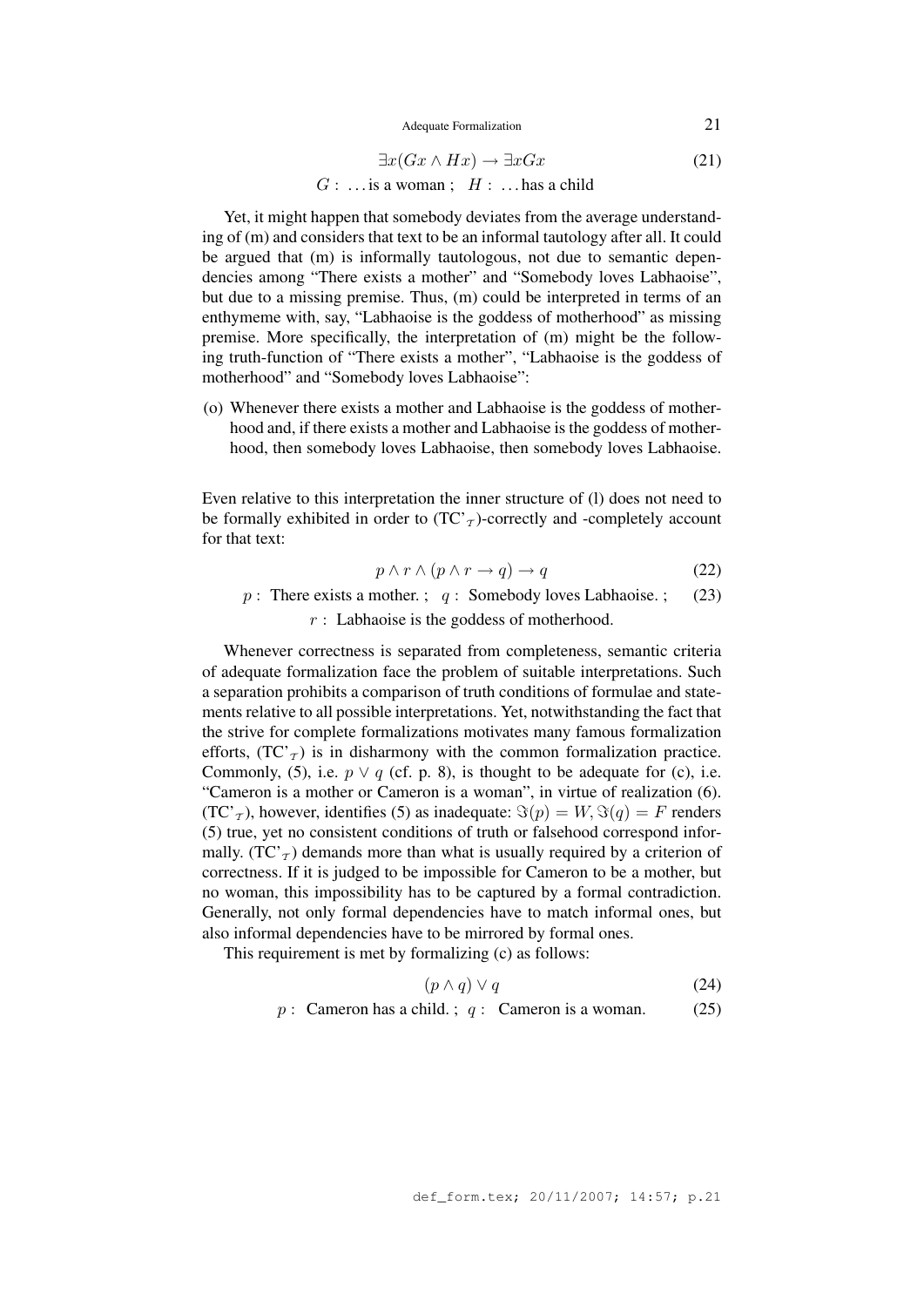(24) is formally equivalent to  $q$ , which exhibits that (c) has the same conditions of truth and falsehood as "Cameron is a woman". Moreover, the propositional variables of (24) are assigned to informally independent statements in (25). Therefore, paraphrasing the models and counter-models of (24) does not yield any informally incoherent conditions of truth and falsehood. Balancing these conditions reveals that the paraphrase of every model of (24) renders (c) true, while the paraphrase of every counter-model renders (c) false. Thus, (24) is a (TC'<sub> $\tau$ </sub>)-correct and -complete formalization of (c).

As these exemplary formalizations demonstrate, adequately formalizing a statement in first-order logic in a way that satisfies  $(TC_{\tau})$  presupposes that the expressions assigned to the categorematic parts of a formula by its realization are *logically independent* and neither tautologous nor contradictory. The conditions of truth and falsehood generated by paraphrasing the interpretations of the formalization are required to consist of *informally independent propositions*. As (COM'), thus,  $(TC_{\tau})$  demands maximal transparency with respect to informal dependencies among component statements of  $T$  and the elements of a formula's realization. As  $(COM^{\prime})$ ,  $(TC^{\prime}_{\tau})$  stipulates (IN) (cf. p. 17). Common formalization practice does not respect (IN). The reason is at hand: Logical formalization shall not be rendered dependent on a narrow conception of semantic analysis that explicates the conditions of truth and falsehood of statements with reference to informally independent propositions. If the adequacy of a formalization is judged with recourse to a criterion as (TC'<sub>T</sub>), the amount of statements adequately formalizable within firstorder logic such that no far reaching questions of semantic analysis arise, becomes much smaller than it is usually thought to be. Ever so often a semantic analysis of a statement that satisfies (IN) is simply not available in natural language. Nonetheless, the ambition to straightforwardly formalize a wide range of statements within first-order logic cannot be the guide to define criteria of adequate formalization. Rather, the fact that the theoretical underpinnings of the common formalization practice only seem to be reconstructible based on a distortion of formal semantics questions the rational foundation of that practice. Instead, one should come to realize that firstorder formalization heavily depends on a conception of semantic analysis that exhibits complex statements as truth-functions of informally independent propositions.

#### 3.2. ADEQUACY

Contrary to the traditional picture, we thus advance both correctness and completeness as necessary conditions of adequate formalization. As to the above considerations, this requirement can be spelled out either syntactically, i.e. in terms of (SYN<sub>T</sub>), or semantically, i.e. in terms of (TC'<sub>T</sub>). As (SYN<sub>T</sub>) refers to (COR) and (COM') whose application, contrary to the application of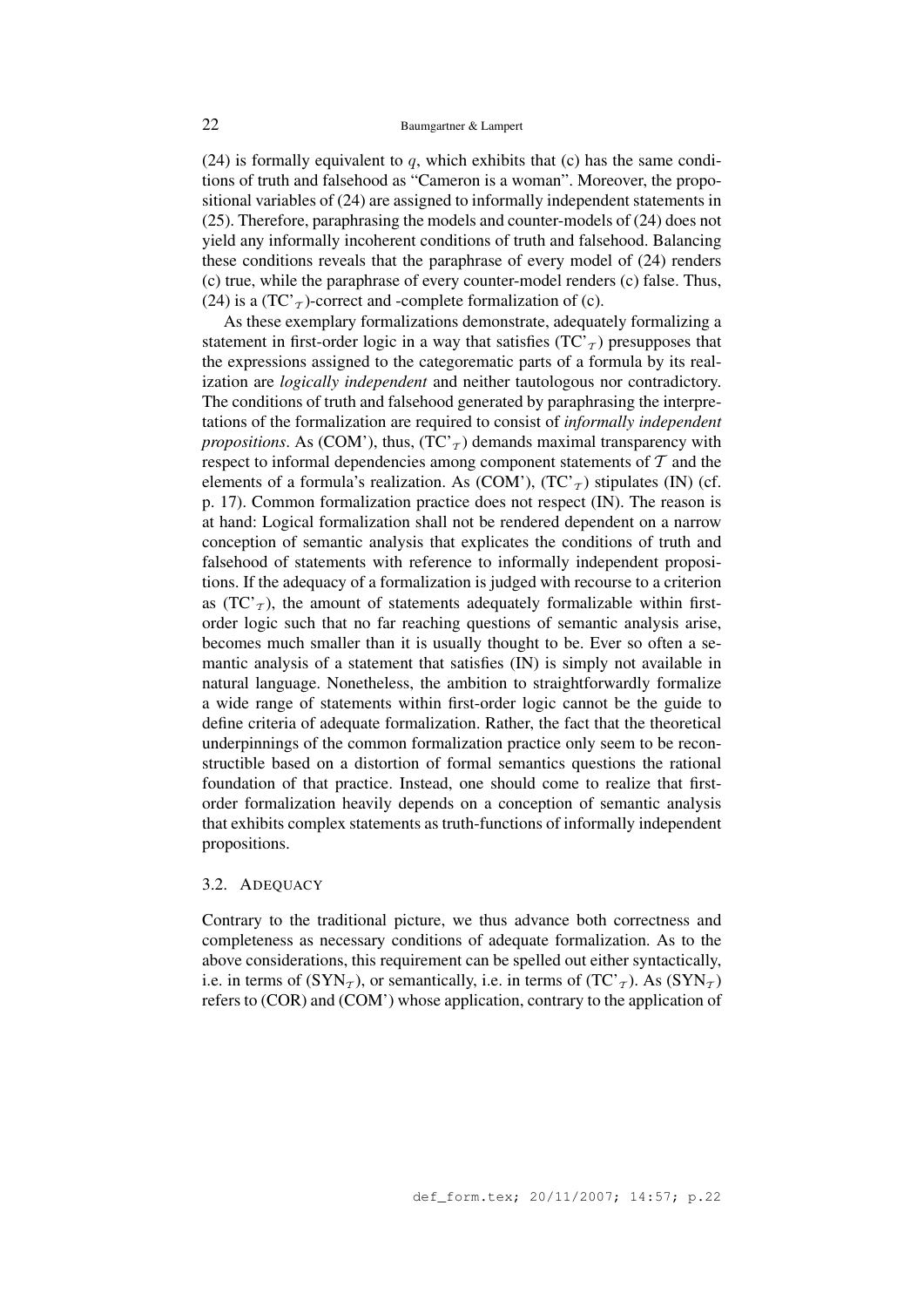$(TC<sub>T</sub>)$ , does not terminate and involves circularities (cf. section 2.2, p. 5) as well as in light of the simplicity of  $(TC_{\tau})$  we shall give preference to  $(TC_{\tau})$ in the following.

An informally valid argument is only  $(TC_{\tau})$ -correctly and -completely formalized by a formal implication and, analogously, an informally invalid argument must be captured by a material implication. Thus, contrary to the traditional picture that allows for non-tautologous formalizations of informally valid arguments, defining adequate formalization based on  $(TC_{\tau})$  paves the way to identify, i.e. to prove in a weak sense (cf. endnote 2), the validity as well as the invalidity of arguments.<sup>30</sup>

Furthermore,  $(TC_{\tau})$  prohibits unscrupulous formalization (cf. section 2.3, p. 10). The formalization of "Cameron is a mother" by  $Fa \wedge Ga$ , where  $F$  represents "... is a mother",  $G$  stands for "... is a woman" and a for Cameron, does not satisfy  $(TC_{\tau})$ , because according to formal semantics  $Fa \wedge Ga$  is false, if the object assigned to a is an element of  $\Im(F)$  but not of  $\Im(G)$ , whereas Cameron's being a mother but no women is informally incoherent. Thus,  $(TC_{\tau})$  prevents an unscrupulous formalization of argument (d). Nonetheless,  $(TC_{\tau})$  does not block all trivializations of logical formalization. If a formula  $\Phi_1$  satisfies (TC'<sub>T</sub>) with respect to a statement  $A_1$  contained in a text T, any formula  $\Psi_1$  such that  $\Phi_1 + \Psi_1$ satisfies (TC'<sub>T</sub>) as well, provided that  $\Psi_1$  meets (IN). In this sense, all components  $\Phi_1, \ldots, \Phi_n$  of a formalization  $\Phi$  of  $\mathcal T$  are replaceable by equivalent components  $\Psi_1, \ldots, \Psi_n$  to the effect that the resulting formalization  $\Psi$  of T satisfies (TC'<sub>T</sub>) iff  $\Phi$  satisfies (TC'<sub>T</sub>). Hence, (TC'<sub>T</sub>) identifies sets of logically equivalent formulae as correct and complete formalizations of a given text. Accordingly, any formal tautology satisfying (IN) is a  $(TC_{\tau})$ correct and -complete formalization of any uncomposed informal tautology. If the adequacy of a formalization were only assessed with recourse to (TC'<sub>T</sub>), it would be completely arbitrary which of  $p \vee \neg p$  or  $\neg (p \wedge \neg p)$ etc. should be propagated as adequate representation of a statement as "It is raining or it is not raining". The analogue holds for formal and informal contradictions.

 $(TC<sub>T</sub>)$  thus must be complemented by surface considerations. Accordingly, we draw on surface similarity in order to identify adequate formulae *within sets of equivalent formalizations* that all satisfy  $(TC_{\tau})$ . While the latter criterion often explicitly induces to depart from the surface of natural language, the similarity requirement amounts to a minimalization of the differences between logical formulae and statements. This strategy to complement (TC'<sub>T</sub>) yields the following – surface relativized – notion of adequate formalization: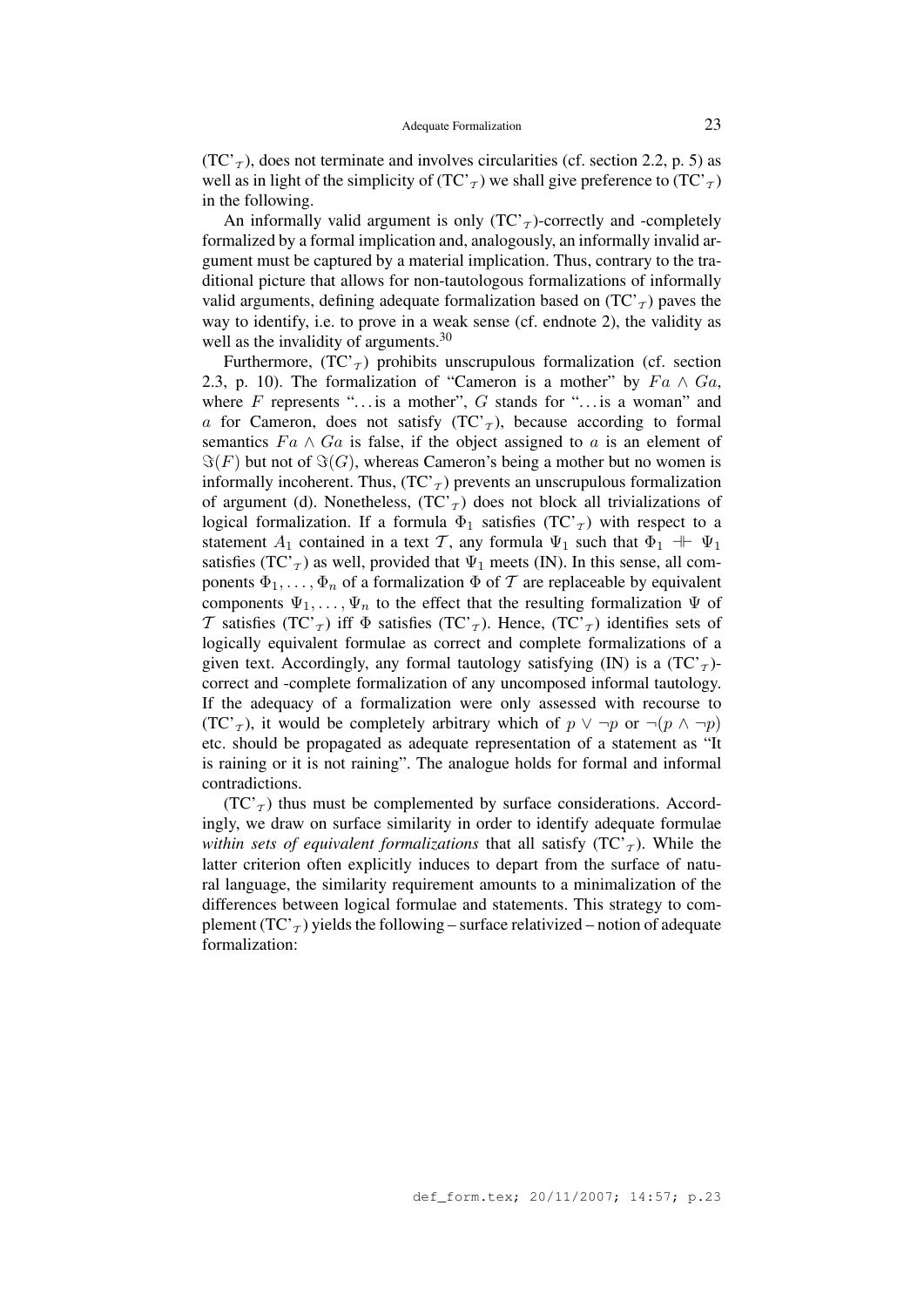(ADS) The formalization  $\Phi$  of a text T is adequate iff (TC'<sub>T</sub>) is satisfied and  $\Phi$  is at least as similar to  $\mathcal T$  as any other equivalent formula that satisfies (TC' $_{\tau}$ ).

The similarity of the syntactic features of  $\Phi$  and  $\mathcal T$  is to be measured according to strategies (I) and (II) discussed in section 2.3, p. 11.

(ADS) does not identify one single formula as *the* adequate formalization of a text  $T$ , but rather chooses formalizations that are maximally similar to T among every set of equivalent and  $(TC<sub>T</sub>)$ -correct and -complete formalizations of  $T$ . That means  $p$  relative to " $p$ : Not all martians are green" may be an adequate formalization of "Not all martians are green", just as  $\neg \forall x (Fx \rightarrow Gx)$  relative to "F:... is a martian; G:... is green". Among a set of equivalent formulae, including p and  $p \wedge (p \vee \neg p)$  and  $p \wedge (q \leftrightarrow q)$ , (ADS) picks p as adequate representation of "Not all martians are green", because it is syntactically more similar to that statement than any other member of its equivalence set. q, however, relative to "q: Not all martians are green" is no less adequate according to (ADS). Likewise,  $\neg \forall x (Fx \rightarrow Gx)$  is more similar to "Not all martians are green" than, say, the equally  $(TC_{\tau})$ -correct and -complete  $\neg \forall x (\neg \neg F x \rightarrow Gx)$ . By confining similarity considerations to a set of equivalent formulae the latter are rendered comparable as regards their syntactic similarity with the formalized statement.

## 4. Against Reflective Equilibrium

(ADS) – as the criteria of correctness and completeness – crucially rests on the notion of informal validity. As anticipated on page 5 above, the dependency of adequate formalization on informal validity raises the question as to how logic can serve as a means to evaluate the validity or invalidity of arguments. How could a formalism ever identify fallacies and correct an informal judgement in view of the fact that an adequate implementation of the formalism presupposes that informal judgement? Moreover, what about the usefulness of relativizing the adequacy of formalizations to a notion as vague as informal validity?

Ordinarily, such as to evade this problem, the relationship between natural and formal languages is conceived in terms of a so-called *reflective equilibrium*, which derives from Rawls (1980) and Goodman (1983).<sup>31</sup> According to this conception, informal validity is the gauge that measures the quality of formal definitions of what valid derivations are and formal validity systemizes and regulates its informal counterpart. Formal validity analyzes and theoretically represents informal reasoning, while informal (in)validity assessments may be reversed for reasons of systematics, conceptual simplicity, or incompatibility with accepted background theories. Logical formalization and its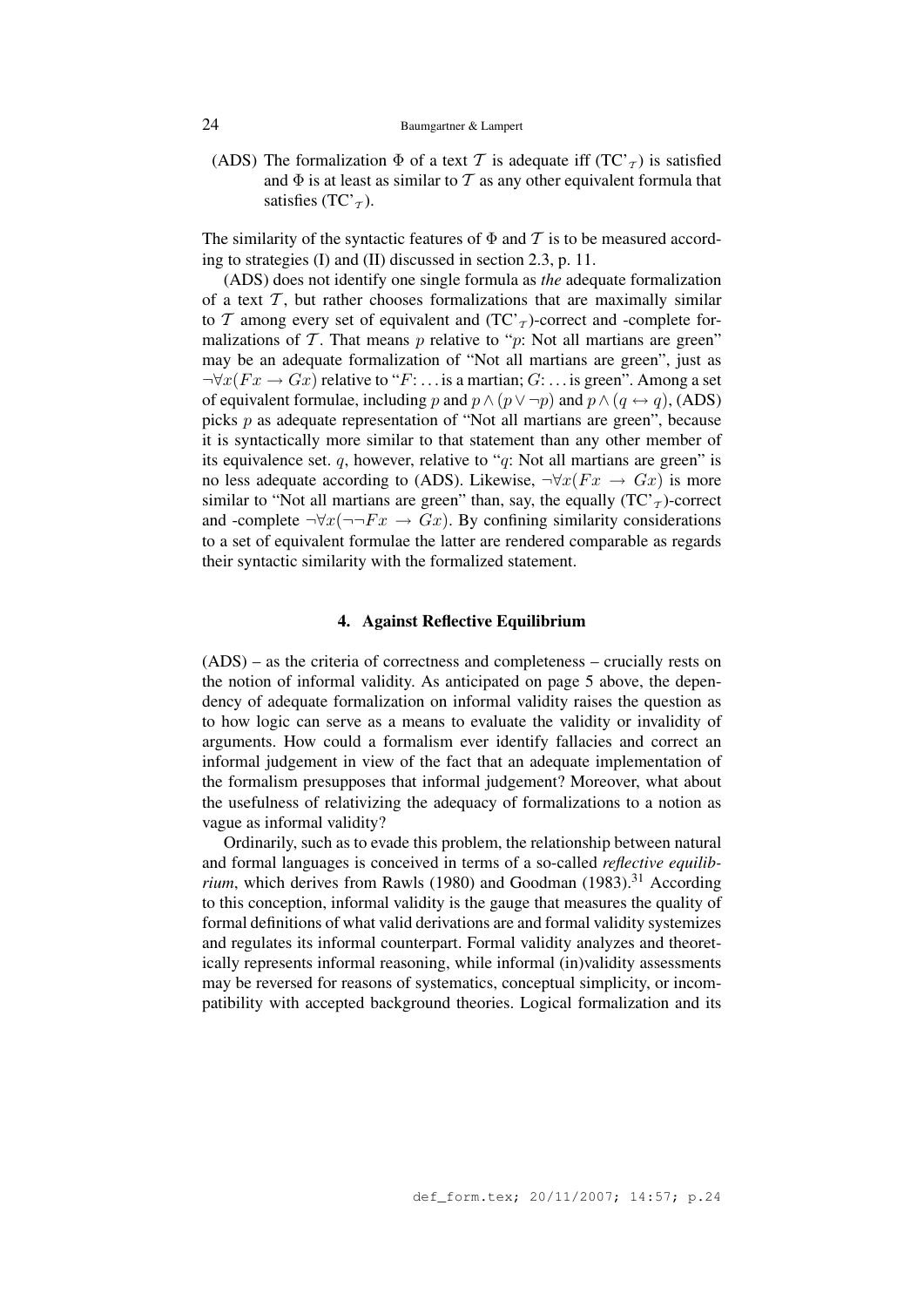reversal, the transformation of formulae into statements called *verbalization*, are localized at the core of this equilibrium as they mediate between the implementation of informal and formal validity.

Apart from the difficulties arising from the attempt to ground a methodology of formalization on the notion of a reflective equilibrium in a sharp and non-circular way, there is one main problem with this conception. As the notion of informal validity is presupposed by the criteria of adequate formalization, such criteria would be deprived of their status as necessary conditions for the adequacy of a formalization given that informal reasoning always risks to be revised by formal constraints. Thus, as an immediate consequence of a methodology of formalization embedded in equilibrium considerations, criteria of adequate formalization become mere rules of thumb that are sometimes resorted to upon formalizing natural language and sometimes neglected. Criteria are no criteria if they are open for discussion.

Endorsing the *ars iudicandi* conception of logic by basing formalization on rules of thumb, in our view, is too high a price to pay. Rather, we prefer to abstain from claiming that logic provides the means to prove the (in)validity of colloquial arguments in a strong sense, according to which proving an argument amounts to formally evaluating whether it is valid or not. Formalizing an argument does not promote a proof in this strong sense, but, rather, an *explication* of the argument.<sup>32</sup> A formalization of an argument replaces an ambiguous and mistakable expression by an unambiguous and unmistakable formula that transparently represents the formal structure on which the argument is based. Formalization, thus, is a means to explicate informal reasoning which does not rest on criteria. According to this view, formalizations are not and will never be the result of a formal, effective formalization procedure, because formalizing a natural language text  $T$  crucially rests on an informal understanding of  $T$  and not simply on its surface grammar.

Admitting the impossibility to prove the validity or invalidity of arguments in a strong sense moreover answers the question as to why we have analyzed adequate formalization with recourse to a notion as vague as informal validity. Our analysis of adequate formalization does not impose there to be one adequate formula for an argument – there may be many or none at all. Rather, a formalization expresses or explicates informal reasoning relative to an interpretation of a text  $\mathcal T$ . Informal judgements about inferential dependencies among T's component statements  $A_1, \ldots, A_n$  may vary and, accordingly, corresponding formalizations differ. Nonetheless, every formalization unambiguously expresses informal judgements. We do not claim to provide criteria that ultimately identify a specific formula as the one and only adequate formalization of a given statement. (ADS) determines formalizations to be adequate relative to a decomposition of  $\mathcal T$  and informal judgements concerning the conditions of truth and falsehood of  $A_1, \ldots, A_n$ , i.e. relative to an interpretation of T .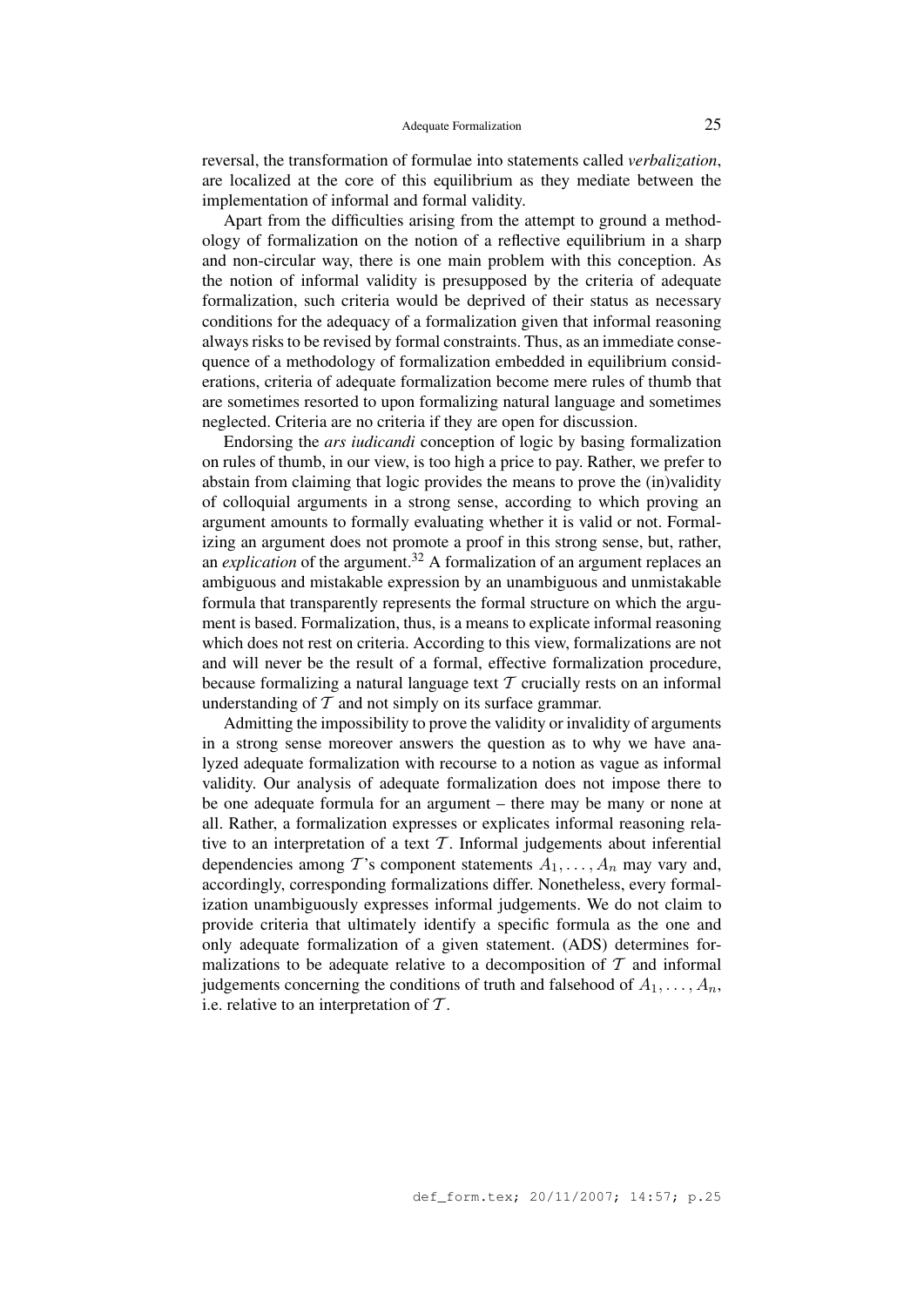Abandoning an *ars iudicandi* conception of logic in favor of an *ars explicandi* has a number of important consequences. First, whenever internal dependencies among the statements in a text or the truth conditions of these statements cannot be judged informally, there is no criterion that would determine the adequacy of a respective formalization. A logical formalism cannot clarify what is informally indeterminate. Second, whenever there is a conflict between informal considerations and corresponding formalizations there do not exist two feasible sources of error – defectiveness of the informal judgement or inadequacy of the formalization –, but only one: In case of conflict it is always the formalization that is in need of revision. Third, a logical formalism can never revise informal reasoning. Whenever an argument is informally claimed to be valid, it cannot be identified as a fallacy. There are no informal fallacies. What is ordinarily called a 'fallacy' or a 'paradox' is not mistaken informal reasoning, but rather a misunderstanding of informal arguments expressed by inadequate formalizations.

To somebody professing the traditional *ars iudicandi* conception of logic these consequences, most likely, seem counterintuitive. Presupposing clarity about informal inferential dependencies among components of a formalized text, however, is not a peculiarity of the new picture of adequate formalization. As section 2.2 has shown, such transparency is also a precondition of applying the traditional correctness criterion. According to both the traditional and the new picture, the adequacy of formalizations cannot be judged without explicit informal judgments about the whole argumentative context. Yet, whoever sees logic as an *ars iudicandi* and, thus, claims that formalizing an argument may decide on its informal validity, tacitly presupposes that the adequacy of a formalization is independent of a prior judgement as to the validity of the corresponding argument. If formalizations are brought to bear in order to evaluate the validity of an argument, the adequacy of these formalizations must be established without drawing on an informal validity judgement. However, the literature developing the traditional picture of formalization does not even provide sketches of an adequacy criterion that would be independent of informal validity judgements or informal assessments of truth conditions of the constituents of formalized arguments. As soon as one comes to realize that, first, the adequacy of formalizations must be justified if anything interesting is to be gained from formalizing arguments and, second, that such a justification inescapably hinges on clarity about the informal validity of the argument and the truth conditions of its premises and conclusion, abstaining from the traditional *ars iudicandi* conception of logic appears as the only remaining consequence. One of the main goals of this paper, accordingly, has been to show that intuitions to the contrary, regardless of their prevalence, are ill-founded.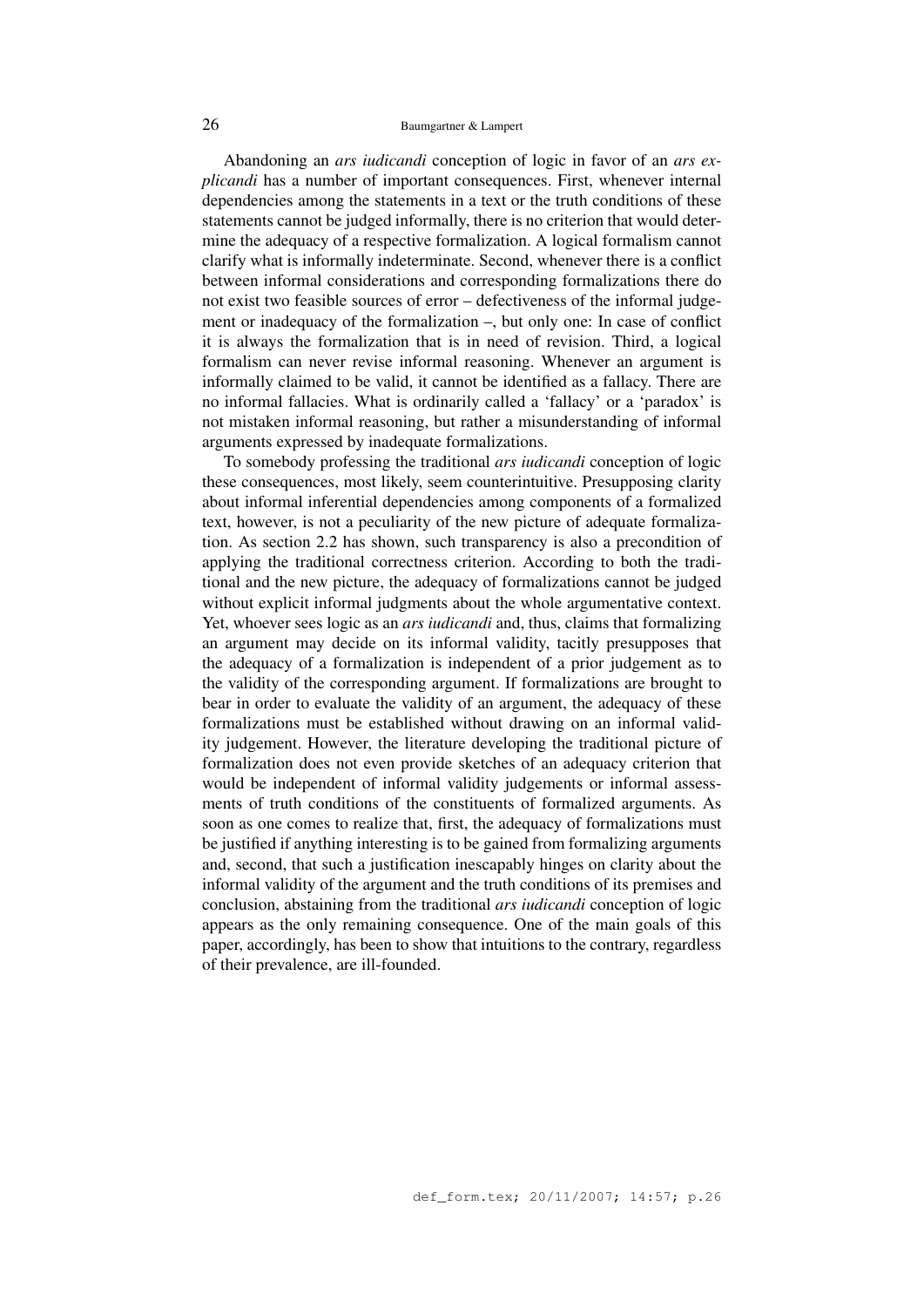### Acknowledgements

We would like to thank Georg Brun for intensive discussions about earlier drafts of this paper as well as two anonymous referees for helpful comments.

### **Notes**

<sup>1</sup>Throughout this article we confine our discussions to first-order formalization. For the sake of simplicity, we thus abstain from explicitly relativizing our definitions to first-order logic.

 $2$ Here and throughout this paper two categories of proofs must be kept apart. The first category consists of proofs involving formalizations as (in)validity proofs of arguments and many mathematical and metamathematical proofs, and the second comprises the proofs that do not rest on formalizations as formal proofs by syntactic transformations of formulae. In section 4 we shall show that the proofs of the first category can only be said to be proofs in a weak sense, i.e. proofs which *formally explicate informal reasoning*. They are not proofs in a strong sense according to which a proof is an *evaluation of informal reasoning*.

<sup>3</sup>Cf. e.g. Chomsky (1986), p. 67, footnote 11: "The status and properties of LF are empirical matters, not to be settled in terms of considerations of valid inference and the like". For more details on the relationship between LFs and standard logical forms cf. e.g. Neale (1994). <sup>4</sup> For an introduction to Montague's Universal Grammar cf. Link (1979).

<sup>5</sup>Even if the misleading form thesis is not taken to refute the procedure-driven approach to logical formalization, it is plain that the availability of formalization criteria is conceptually prior to a successful development of formalization procedures. Any such procedure must prove its strength by generating adequate formalizations, which adequacy has to be assessable with recourse to criteria.

 ${}^{6}$ Cf. e.g. Blau (1977), p. 4, Brun (2004), p. 214.

 $7$ Making the adequacy of formalizations dependent on the notion of informal validity has considerable consequences for the sense in which the validity or invalidity of colloquial arguments can be said to be provable. This problem and the question as to what contribution to the definition of criteria of adequate formalization can be expected from a concept as vague as informal validity will be addressed in section 4.

<sup>8</sup>Cf. Blau (1977), p. 7, and Brun (2004), pp. 210 et sqq., 240-241. The notion of a *realization* is here being used along the lines of Epstein (1994), p. 13, i.e. in terms of an assignment of expressions of natural language to the categorematic parts of a formula. The categorematic expressions contained in a formula are its propositional variables, proper names and predicate letters. In the literature, terms as "correspondence scheme", "scheme of abbreviation", "dictionary" or "key" are used synonymously with "realization" (for details cf. Brun (2004), p. 140, footnote 3).

 $9Brun$  does not offer a procedure or a criterion that identifies the structural descriptions of truth conditions. Generating these descriptions is left to informal intuition. In Lampert (2006) a mechanical procedure is developed for first-order logic that, given a formula Φ, construes structural descriptions of the models and counter-models of  $\Phi$  in a finite number of steps. By applying this procedure and paraphrasing the resulting structural descriptions the solution of this termination problem can be completed.

 ${}^{10}$ Cf. e.g. Brun (2004), p. 210.

<sup>11</sup>Sainsbury (1991), p. 64, restricts the interpretative space of formal semantics even further: "A necessary condition for adequacy is that every sentence in the formalization should be true (false) on an intended interpretation iff the corresponding English sentence is true (false)". For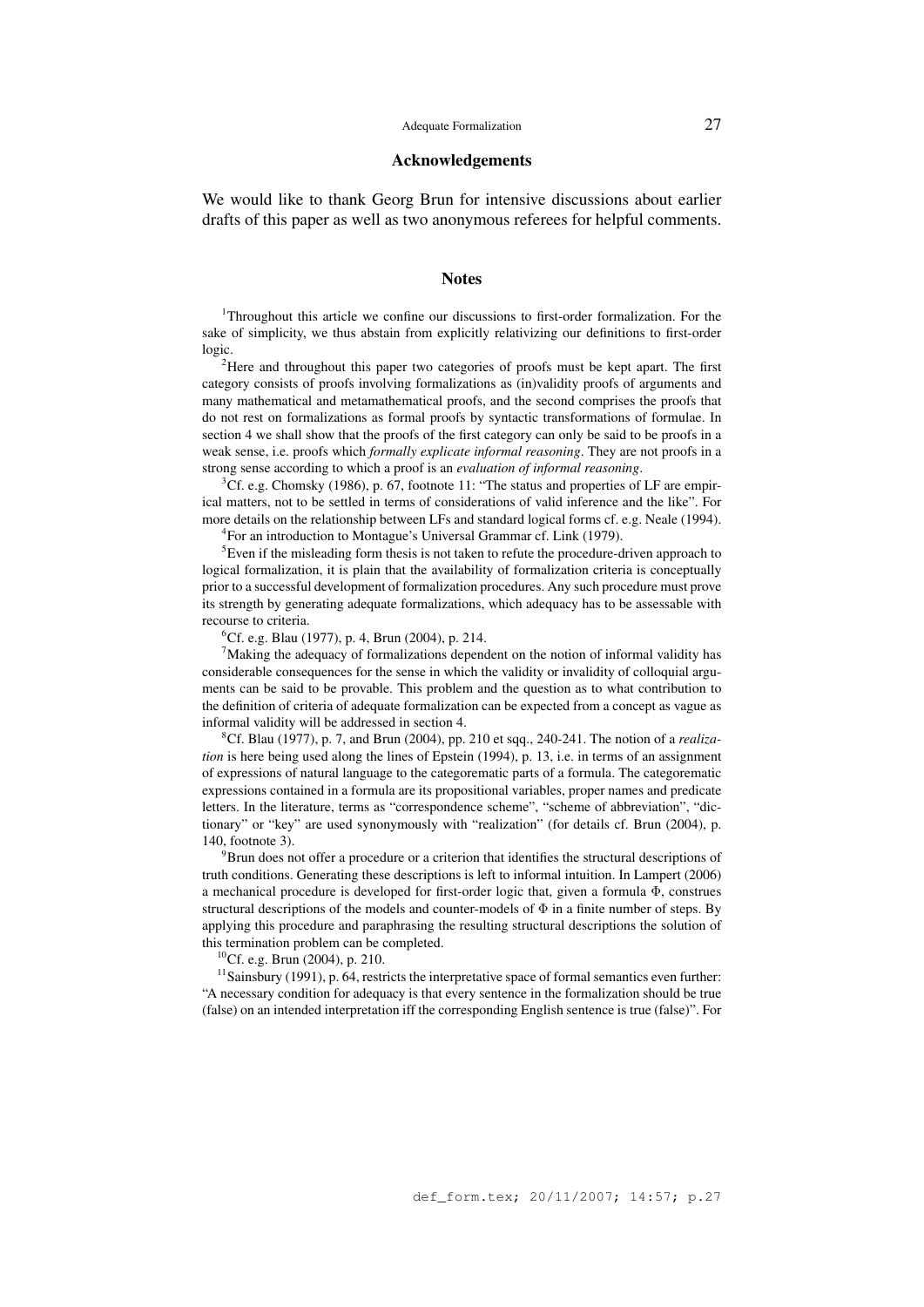propositional logic Sainsbury defines an *intended interpretation* to be an interpretation "which assigns to the relevant sentence-letters the same truth values as the ones the corresponding English sentences possess".

 $12$ In a very similar vein, Quine (1953), p. 439, takes one of the most conspicuous characteristics of a natural language to be its truth value gaps which, according to him, must be ignored upon formalizing natural language.

 $13$ It might be objected that the notion of a suitable interpretation, strictly speaking, does not limit the interpretative space of formal semantics, but merely determines that certain interpretations generated by formal semantics must be *ignored* when it comes to comparing truth conditions of statements and formulae. However, whether such a comparison is said to require that certain interpretations be eliminated or merely ignored is of terminological relevance at best. Limiting the interpretative space of formal semantics may, thus, alternatively be understood in terms of eliminating or of ignoring unsuitable interpretations.

<sup>14</sup>Such a view is implicitly endorsed by Strawson (1952), ch. 6. Strawson is not ready to ignore truth value gaps when formalizing natural language and, consequently, identifies a host of statements which he claims not to be adequately formalizable in first-order logic.

 $15$ This restriction to the first-order syntax is explicitly advanced as a possible formalization strategy by representatives of the traditional picture as Epstein (1990), p. 24, or Brun (2004), pp. 46, 243.

<sup>16</sup>If it is presumed that an argument is formalized correctly only if all its component statements are formalized correctly, this trivialization problem merely affects arguments involving one single premise (cf. Brun (2004), p. 240 et sqq., for a detailed discussion of the trivialization problem).

 ${}^{17}Cf$ . also Sainsbury (1991), p. 69.

<sup>18</sup>Cf. Davidson (1967), Epstein (1990), Brun (2004).

 $19$ For this distinction see Brun (2004), pp. 37-40 and pp. 327-334.

<sup>20</sup>Cf. Sainsbury (1991), pp. 339-340.

<sup>21</sup>We take an in-depth look at how logical forms of natural language texts are identified in Lampert and Baumgartner (forth).

 $^{22}$ Jackson (2007) casts doubts on the maintainability of the distinction between informal formal and informal material validity that are related to ours.

<sup>23</sup>Cf. Wittgenstein (1995), 6.375.

<sup>24</sup>Cf. Sainsbury (1991), 1st edition, ch. 6.2.

<sup>25</sup>Cf. Read (1994), p. 251.

 $26$ For a detailed discussion cf. Lampert (2000).

<sup>27</sup>Cf. Blau (1977), pp. 2-3 and pp.  $16-17$ .

<sup>28</sup>As correctness has already been established as a necessary condition for the adequacy of a formalization, not all formalization candidates of  $A_1, \ldots, A_n$  need to be tested for completeness, but only the correct ones. Furthermore, as shown on p. 5 above, demanding (COR) correctness of complete formalizations guarantees that the realizations of  $\Phi_1, \ldots, \Phi_n$  suit  $A_1, \ldots, A_n$ . It is plain that subject to this integration of correctness into (COM') the latter inherits all of the former's problems. For the sake of spelling out completeness by syntactic criteria we are going to disregard these problems for the moment.

<sup>29</sup>This would not be guaranteed without (IN). If the formula p is assigned a tautology as "It is raining or not raining" by its realization, the verbalization of  $p$  does not coincide with  $p$  as regards truth conditions: p can be false, its verbalization cannot.

 $30$ Massey (1975) pointed out that the invalidity of arguments can never be (in a weak sense) formally proven based on correctness criteria only. This *problem of invalidity proofs* is generally accepted (cf. e.g. Sainsbury (1991), pp. 68-69, 116-120). Representatives of the traditional picture hold that only the validity of arguments can be formally identified. Within the new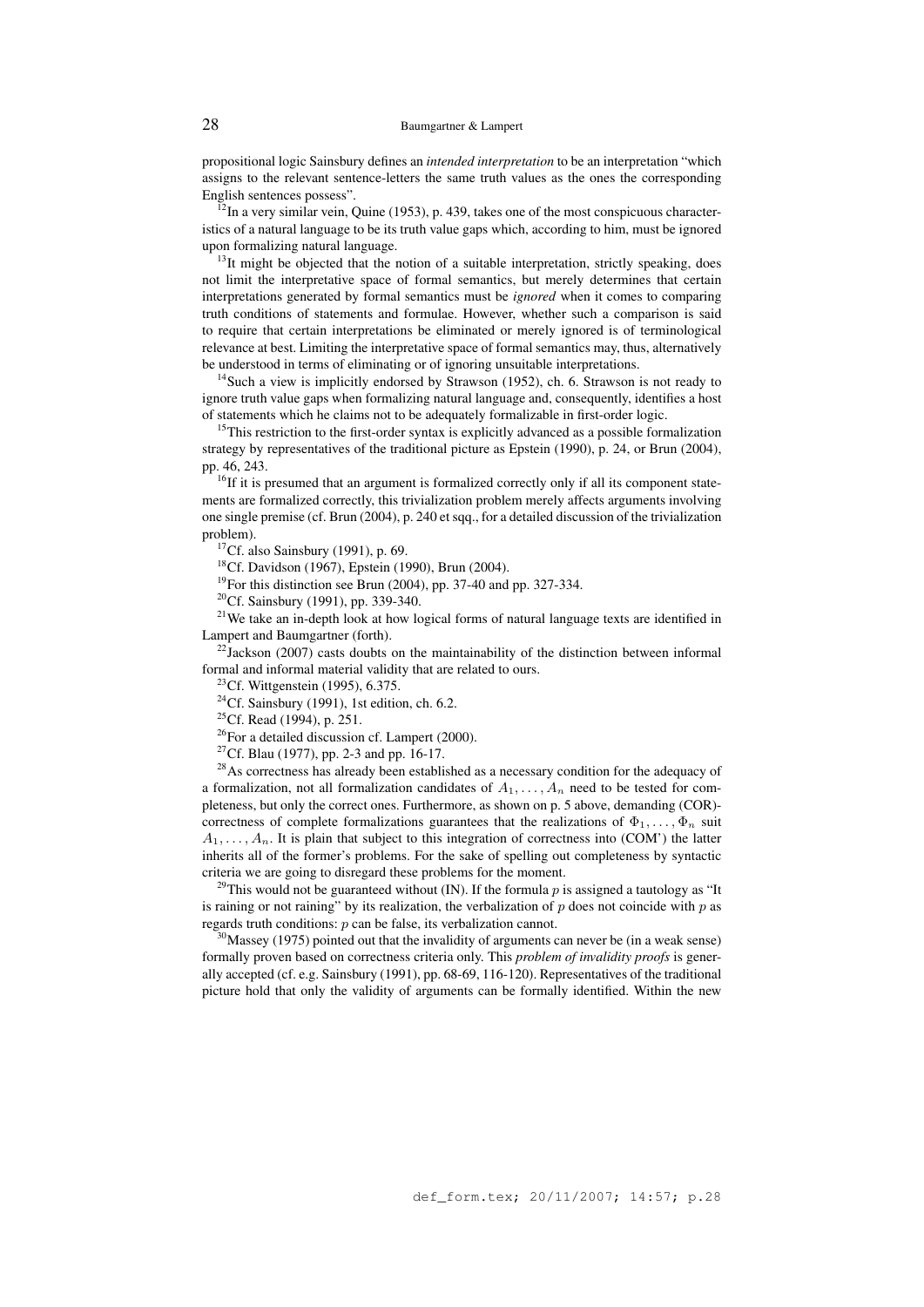picture of formalization presented here, both the validity and the invalidity of arguments can be (in a weak sense) formally proven (cf. Lampert and Baumgartner (forth)).

 $31$ Cf. e.g. Hoyningen-Huene (1998), pp. 155 et sqq., or Brun (2004), pp. 76 et sqq., Löffler (2006). For the original context, in which the notion of a reflective equilibrium has arisen, see Rawls (1980), p. 20, and Goodman (1983), pp. 63 et sqq.

 $32$  We do not use the term 'explication' in Carnap's sense (cf. Carnap (1971),  $\S$ §2-3). While for Carnap explicandum and explicans may differ in meaning or truth conditions, respectively,  $(TC<sub>T</sub>)$  determines that a formal explicans coincides with its informal explicandum with regard to truth conditions. In virtue of its syntax alone the formalization explicates the informally assessed truth conditions of the formalized text.

#### References

Blau, U.: 1977, *Die dreiwertige Logik der Sprache*. Berlin: de Gruyter.

Brun, G.: 2004, *Die richtige Formel. Philosophische Probleme der logischen Formalisierung*. Frankfurt a.M.: Ontos.

- Carnap, R.: 1971, *The Logical Foundations of Probability*. London: Routledge.
- Chomsky, N.: 1977, *Essays on form and interpretation*. Amsterdam: North-Holland.

Chomsky, N.: 1986, *Knowledge of Language*. New York: Praeger.

Davidson, D.: 1967, 'The Logical Form of Action Sentences'. In: N. Rescher (ed.): *The Logic of Decision and Action*. Pittsburgh: University of Pittsburgh Press, pp. 81–95.

Davidson, D.: 1980, *Essays on Actions and Events*. Oxford: Clarendon Press.

Davidson, D.: 1984, *Inquiries into truth and interpretation*. Oxford: Oxford University Press.

Epstein, R. L.: 1990, *The Semantic Foundations of Logic: Propositional Logic*. Dordrecht: Kluwer.

- Epstein, R. L.: 1994, *The Semantic Foundations of Logic: Predicate Logic*. Oxford: Oxford University Press.
- Goodman, N.: 1983, *Fact, Fiction, and Forecast*. Cambridge: Harvard University Press, 4 edition.

Hoyningen-Huene, P.: 1998, *Formale Logik*. Stuttgart: Reclam.

- Jackson, B.: 2007, 'Beyond Logical Form'. *Philosophical Studies* 132, 347–380.
- Lampert, T.: 2000, *Wittgensteins Physikalismus*. Paderborn: Mentis.
- Lampert, T.: 2006, 'Explaining formulae of first order logic'. *Ruch Filozoficzny* LXIII.3, 459–480.
- Lampert, T. and Baumgartner, M.: 'The Unity of Logical Form'. forthcoming.
- Link, G.: 1979, *Montague-Grammatik*. München: Wilhelm Fink Verlag.
- Löffler, W.: 2006, 'Spielt die rhethorische Qualität von Argumenten eine Rolle bei deren logischer Analyse? Überlegungen zum Verhältnis von Argumentationstheorie und formaler Logik'. In: G. Kreuzbauer and G. Dorn (eds.): *Argumentation in Theorie und Praxis (Salzburger Beitrage zu Rhetorik und Argumentationstheorie, Band 1) ¨* . Wien: LIT, pp. 115–130.
- Massey, G. J.: 1975, 'Are There Any Good Arguments That Bad Arguments are Bad?'. *Philosophy in Context* 4, 61–77.
- Montague, R., R. H. Thomason (ed.): 1974a, *Formal Philosophy: Selected Papers of Richard Montague*. New Haven: Yale University Press.
- Montague, R.: 1974b, 'Quantification in Ordinary Language'. In: R. H. Thomason (ed.): *Formal Philosophy: Selected Papers of Richard Montague*. New Haven: Yale University Press, pp. 247–270.